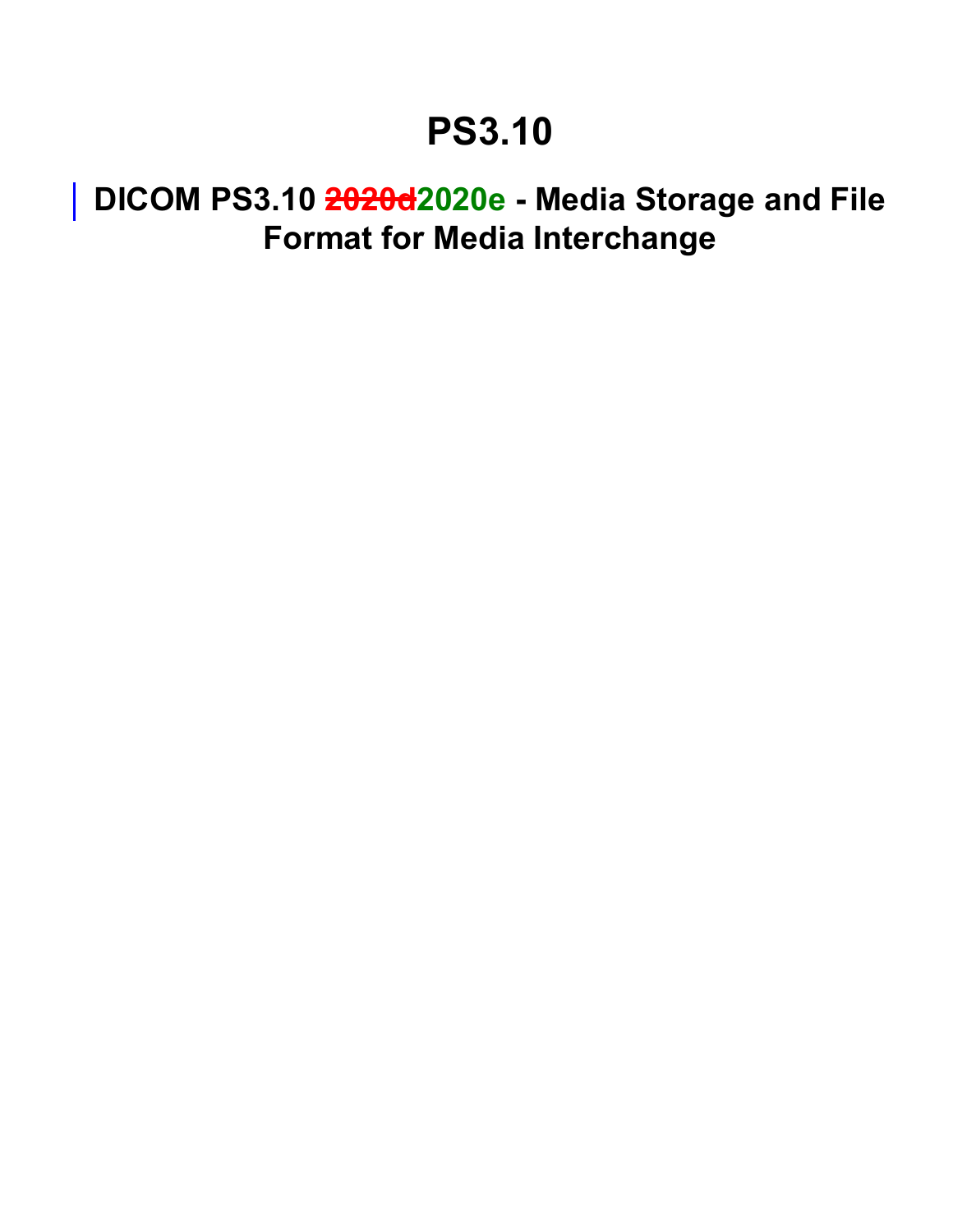## **PS3.10: DICOM PS3.10 2020d2020e - Media Storage and File Format for Media Interchange**

Copyright © 2020 NEMA

A DICOM® publication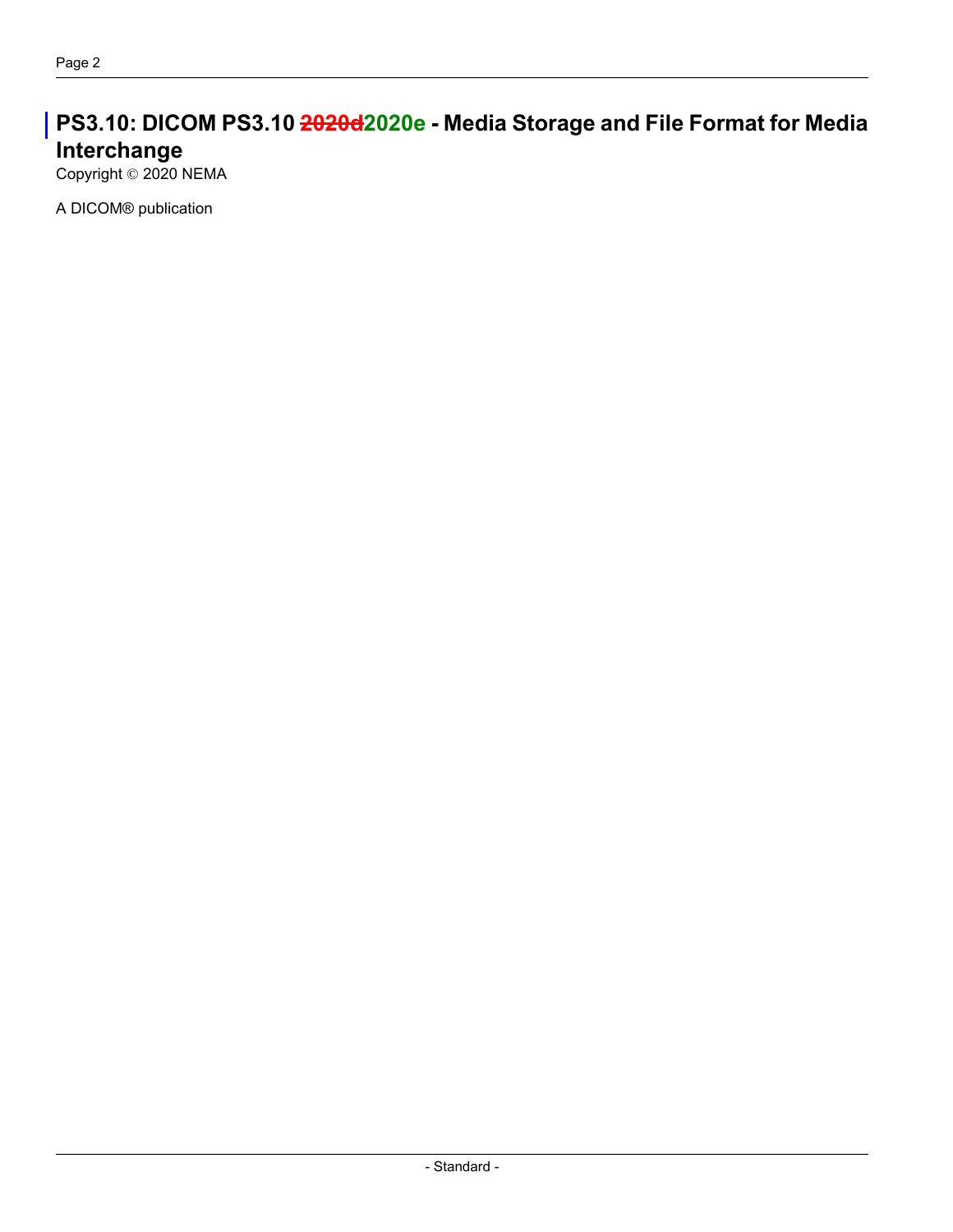## **Table of Contents**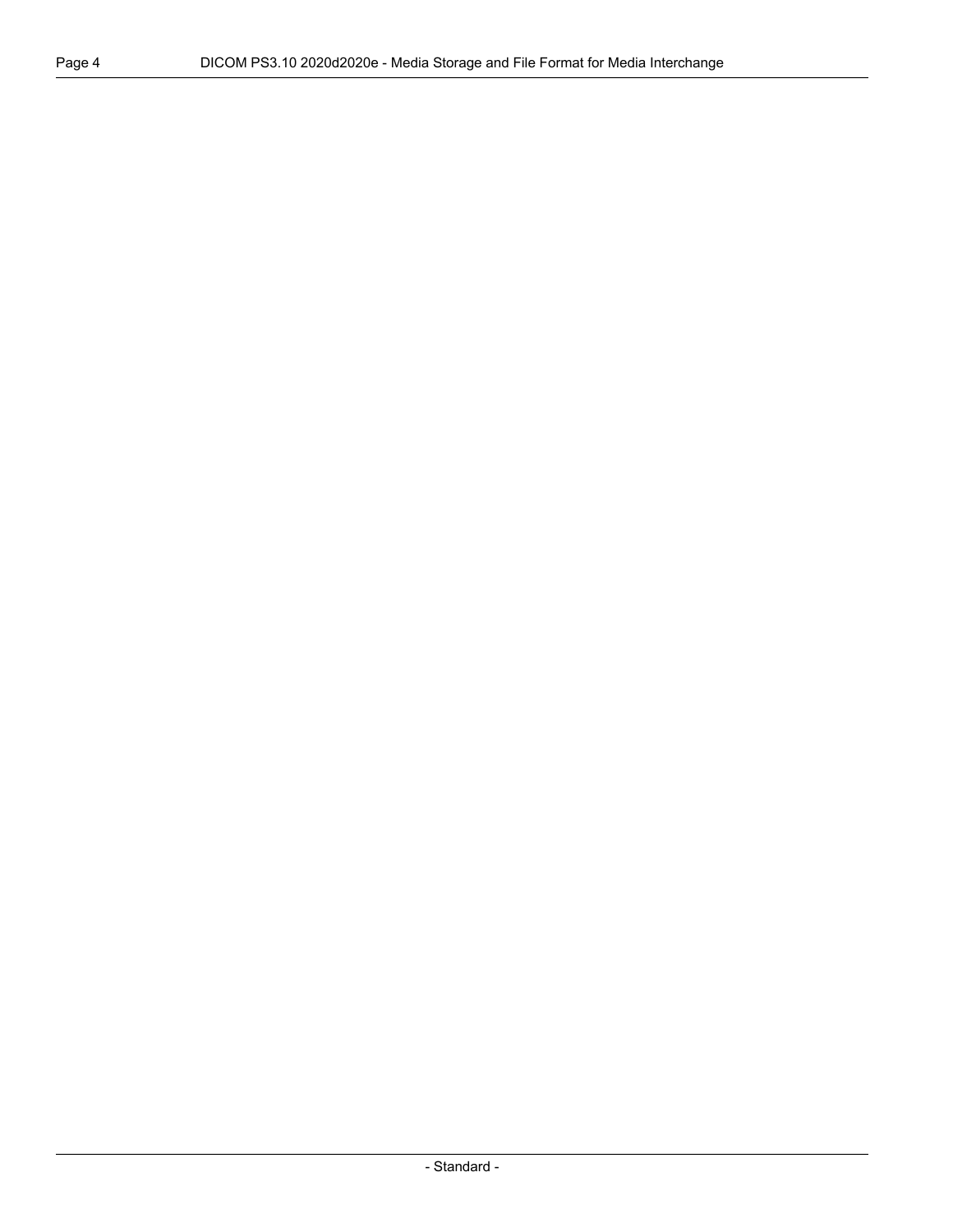## **List of Figures**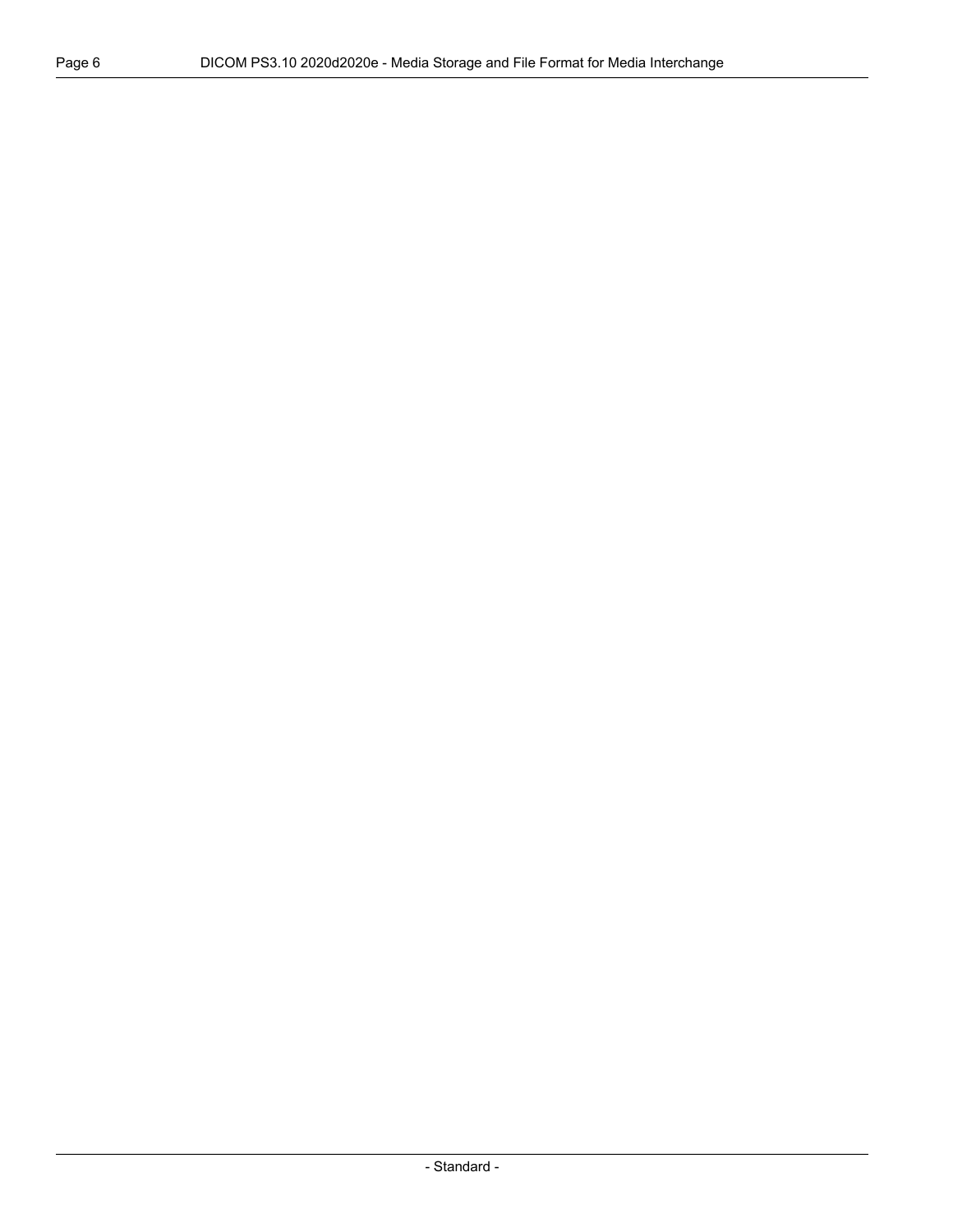## **List of Tables**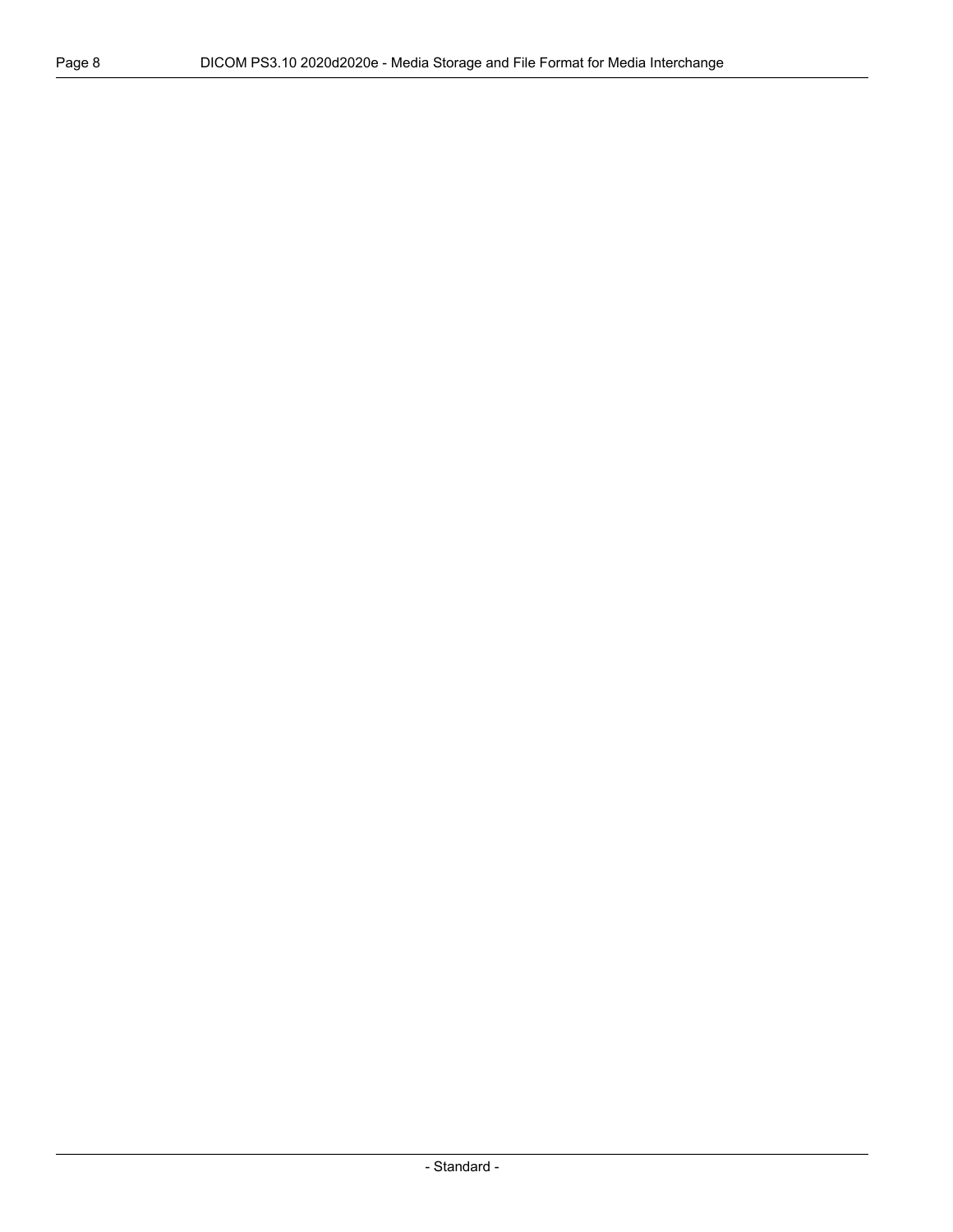## <span id="page-8-0"></span>**Notice and Disclaimer**

The information in this publication was considered technically sound by the consensus of persons engaged in the development and approval of the document at the time it was developed. Consensus does not necessarily mean that there is unanimous agreement among every person participating in the development of this document.

NEMA standards and guideline publications, of which the document contained herein is one, are developed through a voluntary consensus standards development process. This process brings together volunteers and/or seeks out the views of persons who have an interest in the topic covered by this publication. While NEMA administers the process and establishes rules to promote fairness in the development of consensus, it does not write the document and it does not independently test, evaluate, or verify the accuracy or completeness of any information or the soundness of any judgments contained in its standards and guideline publications.

NEMA disclaims liability for any personal injury, property, or other damages of any nature whatsoever, whether special, indirect, consequential, or compensatory, directly or indirectly resulting from the publication, use of, application, or reliance on this document. NEMA disclaims and makes no guaranty or warranty, expressed or implied, as to the accuracy or completeness of any information published herein, and disclaims and makes no warranty that the information in this document will fulfill any of your particular purposes or needs. NEMA does not undertake to guarantee the performance of any individual manufacturer or seller's products or services by virtue of this standard or guide.

In publishing and making this document available, NEMA is not undertaking to render professional or other services for or on behalf of any person or entity, nor is NEMA undertaking to perform any duty owed by any person or entity to someone else. Anyone using this document should rely on his or her own independent judgment or, as appropriate, seek the advice of a competent professional in determining the exercise of reasonable care in any given circumstances. Information and other standards on the topic covered by this publication may be available from other sources, which the user may wish to consult for additional views or information not covered by this publication.

NEMA has no power, nor does it undertake to police or enforce compliance with the contents of this document. NEMA does not cer tify, test, or inspect products, designs, or installations for safety or health purposes. Any certification or other statement of compliance with any health or safety-related information in this document shall not be attributable to NEMA and is solely the responsibility of the certifier or maker of the statement.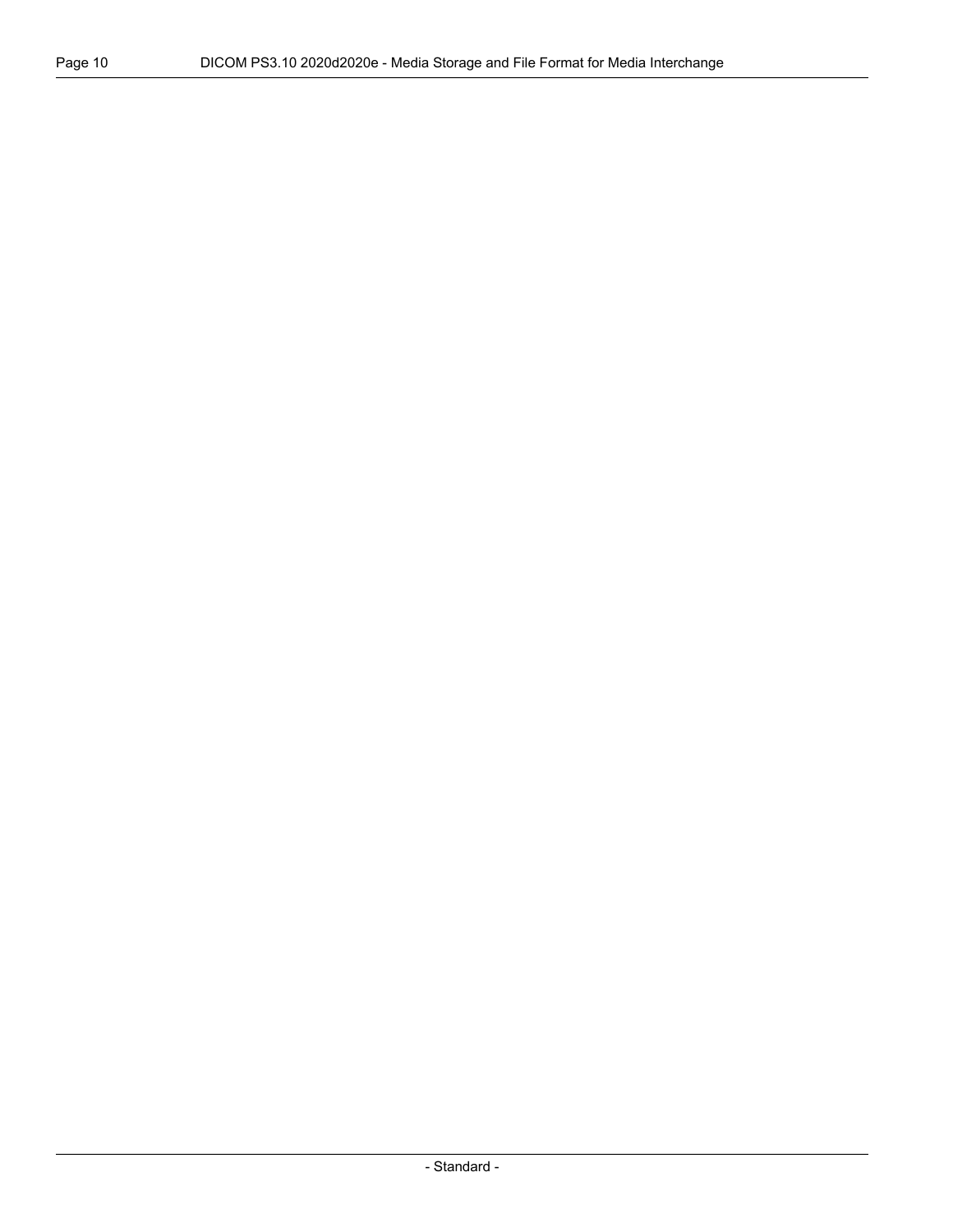## <span id="page-10-0"></span>**Foreword**

This DICOM Standard was developed according to the procedures of the DICOM Standards Committee.

The DICOM Standard is structured as a multi-part document using the guidelines established in [ISO/IEC [Directives,](#page-14-2) Part 2].

DICOM® is the registered trademark of the National Electrical Manufacturers Association for its standards publications relating to di gital communications of medical information, all rights reserved.

HL7® and CDA® are the registered trademarks of Health Level Seven International, all rights reserved.

SNOMED®, SNOMED Clinical Terms®, SNOMED CT® are the registered trademarks of the International Health Terminology Standards Development Organisation (IHTSDO), all rights reserved.

LOINC® is the registered trademark of Regenstrief Institute, Inc, all rights reserved.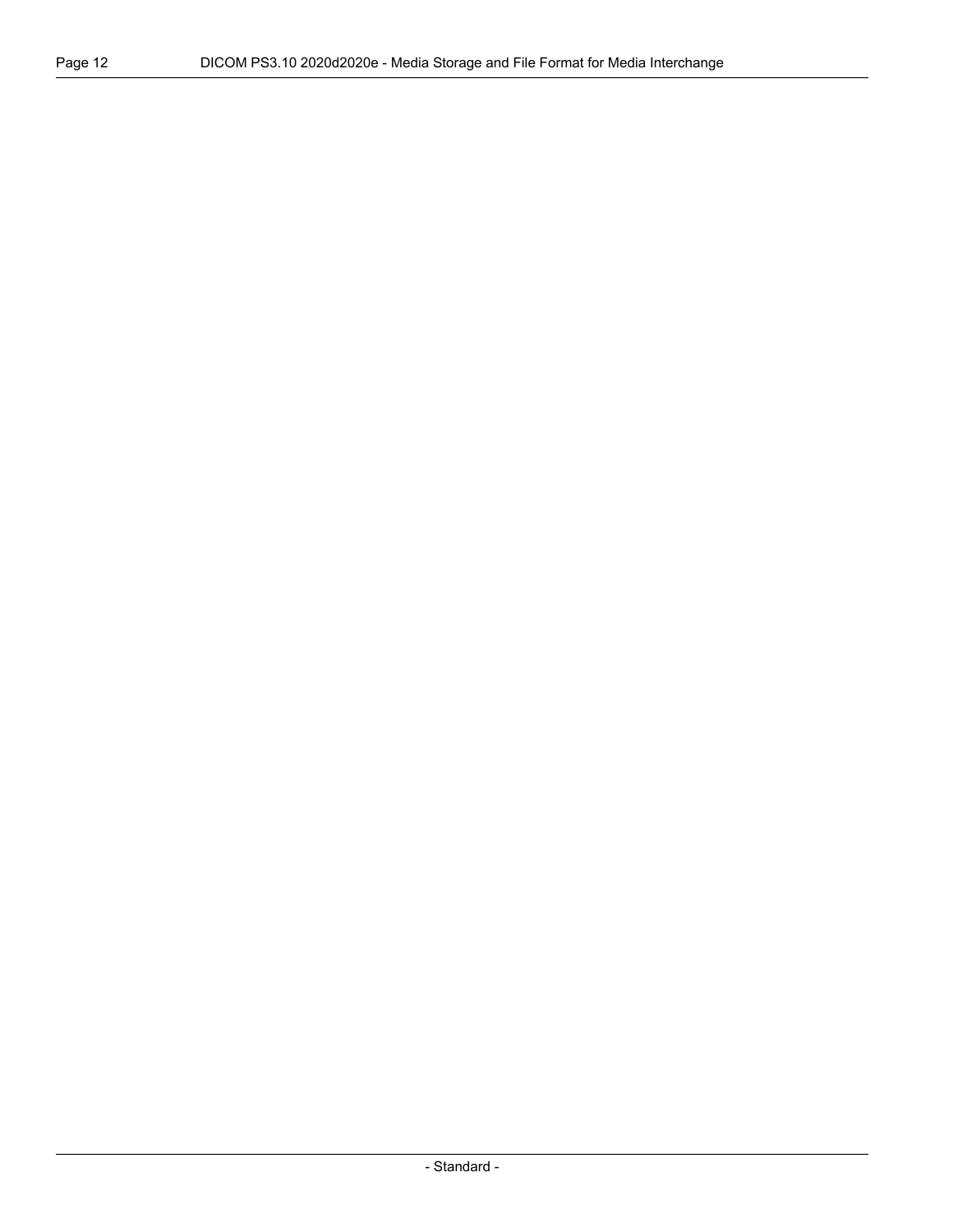## <span id="page-12-0"></span>**1 Scope and Field of Application**

This Part of the DICOM Standard specifies a general model for the storage of Medical Imaging information on removable media. The purpose of this Part is to provide a framework allowing the interchange of various types of medical images and related information on a broad range of physical storage media.

This Part specifies:

- a. a layered model for the storage of medical images and related information on storage media. This model introduces the concept of Media Storage Application Profiles, which specify application specific subsets of the DICOM Standard to which a Media Storage implementation may claim conformance. Such a conformance applies only to the writing, reading and updating of the content of storage media. Specific Application Profiles are not included in this Part but in [PS3.11](part11.pdf#PS3.11);
- b. a DICOM File Format supporting the encapsulation of any Information Object Definition;
- c. a Secure DICOM File Format supporting the encapsulation of a DICOM File Format in a cryptographic envelope;
- d. a DICOM File Service providing independence from the underlying media format and physical media. The policies specific to the DICOMDIR file used to store the Media Storage Directory Service/Object Pair Class are also addressed.

This Part is related to other parts of the DICOM Standard in that:

- [PS3.2](part02.pdf#PS3.2), Conformance, specifies the requirements that shall be met to achieve DICOM Conformance in Media Storage;
- [PS3.3](part03.pdf#PS3.3), Information Object Definitions, specifies a number of Information Object Definitions (e.g., various types of images) that may be used in conjunction with this Part;
- [PS3.4](part04.pdf#PS3.4), builds upon this Part to define the Media Storage Service Class;
- [PS3.5](part05.pdf#PS3.5), Data Structure and Encoding, addresses the encoding rules necessary to construct a Data Set that is encapsulated in a file as specified in this Part;
- [PS3.6](part06.pdf#PS3.6), Data Dictionary, contains a registry by Tag of all Data Elements related to the Attributes of Information Objects defined in [PS3.3](part03.pdf#PS3.3). This index includes the Value Representation and Value Multiplicity for each Data Element;
- [PS3.11](part11.pdf#PS3.11), Media Storage Application Profiles standardizes a number of choices related to a specific clinical need (selection of a Physical Medium and Media Format as well as specific Service/Object Pair Classes). It aims at facilitating the interoperability between implementations that claim conformance to the same Application Profile. [PS3.11](part11.pdf#PS3.11) is intended to be extended as the clinical needs for Media Storage Interchange evolve;
- [PS3.12](part12.pdf#PS3.12), Media Formats and Physical Media for Data Interchange, defines a number of selected Physical Medium and corresponding Media Formats. These Media Formats and Physical Medium selections are referenced by one or more of the Application Profiles of [PS3.11](part11.pdf#PS3.11). [PS3.12](part12.pdf#PS3.12) is intended to be extended as the technologies related to Physical Medium evolve.
- [PS3.15](part15.pdf#PS3.15), Security Profiles defines a number of profiles for use with Secure DICOM Media Storage Application Profiles. The Media Storage Security Profiles specify the cryptographic techniques to be used for each Secure DICOM File in a Secure Media Storage Application Profile.

PS3.10 lays a foundation for open Media Interchange by standardizing an overall architecture and addressing some of the major barriers to interoperability: the definition of a DICOM File Format, a DICOM File Service and the policies associated with a Media Storage Directory structure.

Note

[PS3.3](part03.pdf#PS3.3) specifies a general medical imaging Basic Directory Information Object Definition and [PS3.4](part04.pdf#PS3.4) specifies the corresponding Media Storage Directory SOP Class that is a member of the Media Storage Service Class.

Adherence to the provisions of PS3.10 by implementations reading, writing or updating Storage Media represents a key foundation for open Storage Media Interchange. However, it is only with the selection of standard Physical Media and corresponding Media Formats in [PS3.12](part12.pdf#PS3.12) and the use of specific Application Profiles in [PS3.11](part11.pdf#PS3.11) that effective Media Storage Interchange interoperability is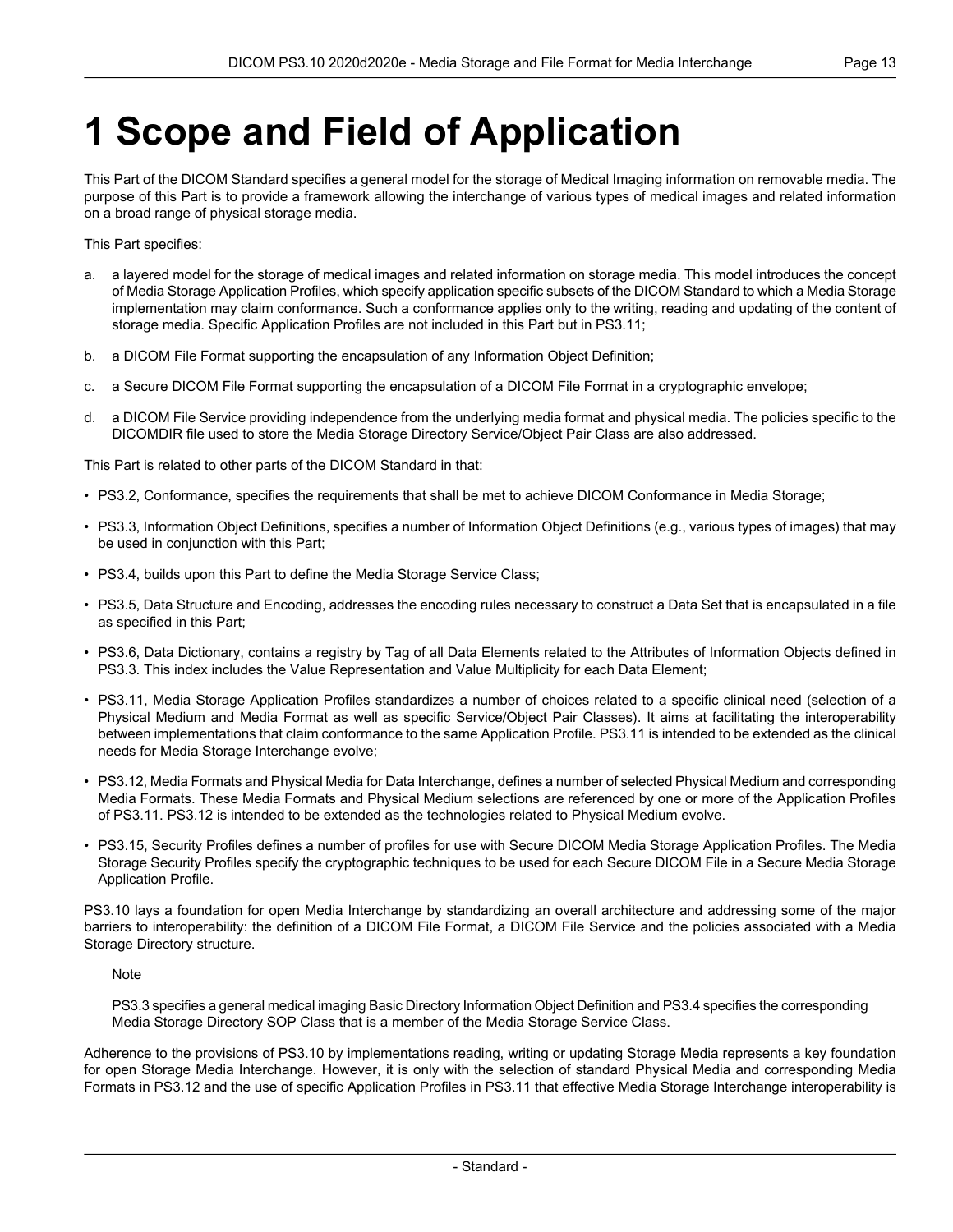achieved. Therefore, claiming conformance to PS3.10 only, is not a valid DICOM Conformance Statement. DICOM Media Storage Conformance shall be made in relation to a [PS3.11](part11.pdf#PS3.11) Application Profile according to the framework defined by [PS3.2.](part02.pdf#PS3.2)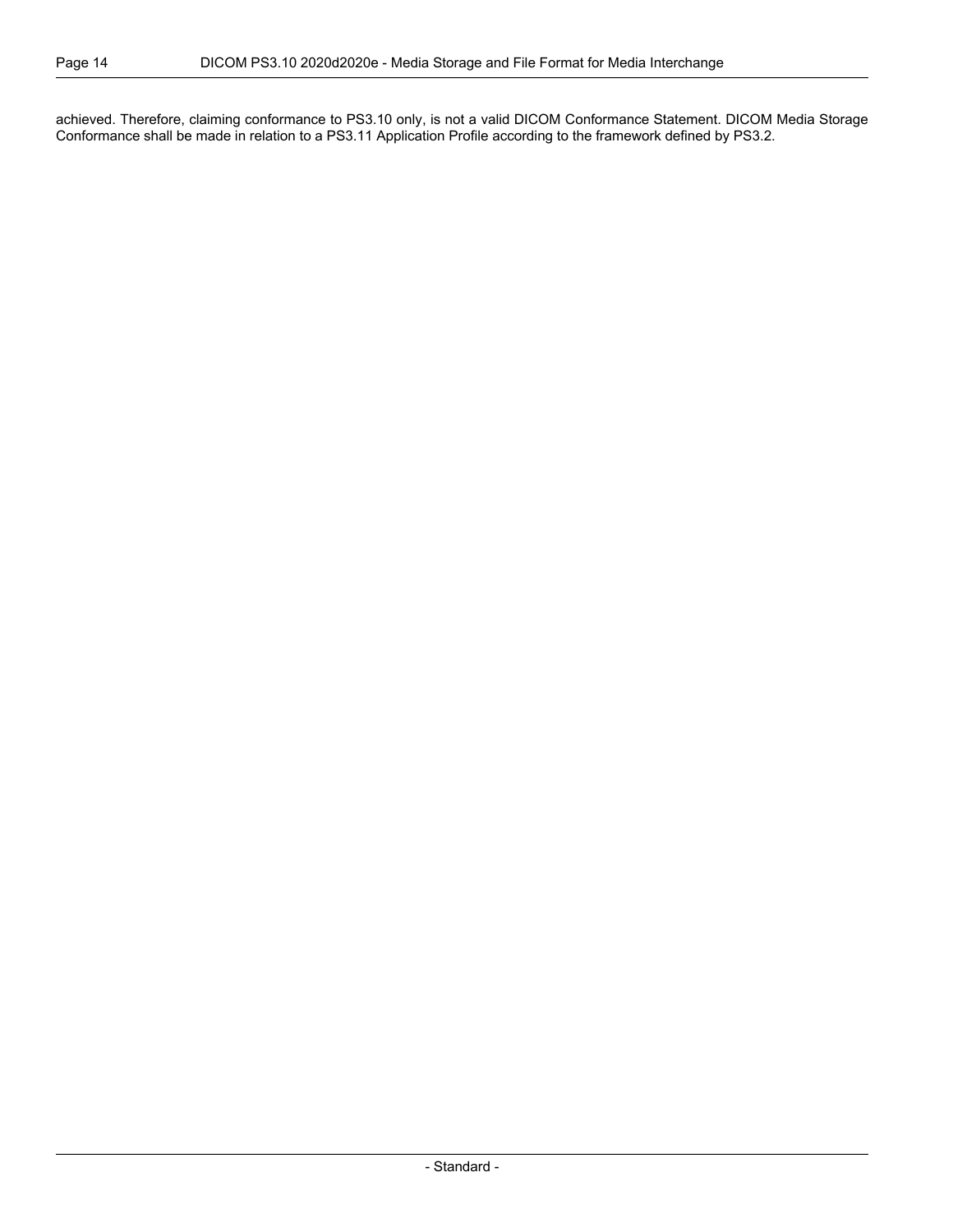# <span id="page-14-0"></span>**2 References**

## <span id="page-14-1"></span>**2.1 Normative References**

The following standards contain provisions that, through reference in this text, constitute provisions of this Standard. At the time of publication, the editions indicated were valid. All standards are subject to revision, and parties to agreements based on this Standard are encouraged to investigate the possibilities of applying the most recent editions of the standards indicated below.

- <span id="page-14-3"></span><span id="page-14-2"></span>[ISO/IEC Directives, Part 2] ISO/IEC. 2016/05. 7.0. *Rules for the structure and drafting of International Standards*. [http://www.iec.ch/](http://www.iec.ch/members_experts/refdocs/iec/isoiecdir-2%7Bed7.0%7Den.pdf) [members\\_experts/refdocs/iec/isoiecdir-2%7Bed7.0%7Den.pdf](http://www.iec.ch/members_experts/refdocs/iec/isoiecdir-2%7Bed7.0%7Den.pdf) .
- <span id="page-14-4"></span>[ISO 7498-1] ISO. 1994. *Information Processing Systems - Open Systems Interconnection - Basic Reference Model*.
- <span id="page-14-5"></span>[ISO 7498-2] ISO. 1989. Information processing systems - Open Systems Interconnection - Basic reference Model - Part 2: Security *Architecture*.
- <span id="page-14-6"></span>[ISO/TR 8509] ISO. *Information Processing Systems - Open Systems Interconnection - Service Conventions*. *ISO/TR 8509 has been withdrawn. See ISO/IEC 2382-26:1993 Information technology - Vocabulary - Part 26: Open systems interconnection* .
- [ISO 8822] ISO. 1988. *Information processing systems - Open Systems Interconnection - Connection oriented presentation service definition*.
- [ISO/IEC 8859-1] ISO/IEC. 1987. Information processing 8-bit single-byte coded graphic character sets Part 1: Latin alphabet No. *1*.
- [RFC2557] IETF. March 1999. *MIME Encapsulation of Aggregate Documents, such as HTML (MHTML)*. [http://tools.ietf.org/html/](http://tools.ietf.org/html/rfc2557) [rfc2557](http://tools.ietf.org/html/rfc2557) .

[RFC3369] IETF. August 2002. *Cryptographic Message Syntax*. <http://tools.ietf.org/html/rfc3369> .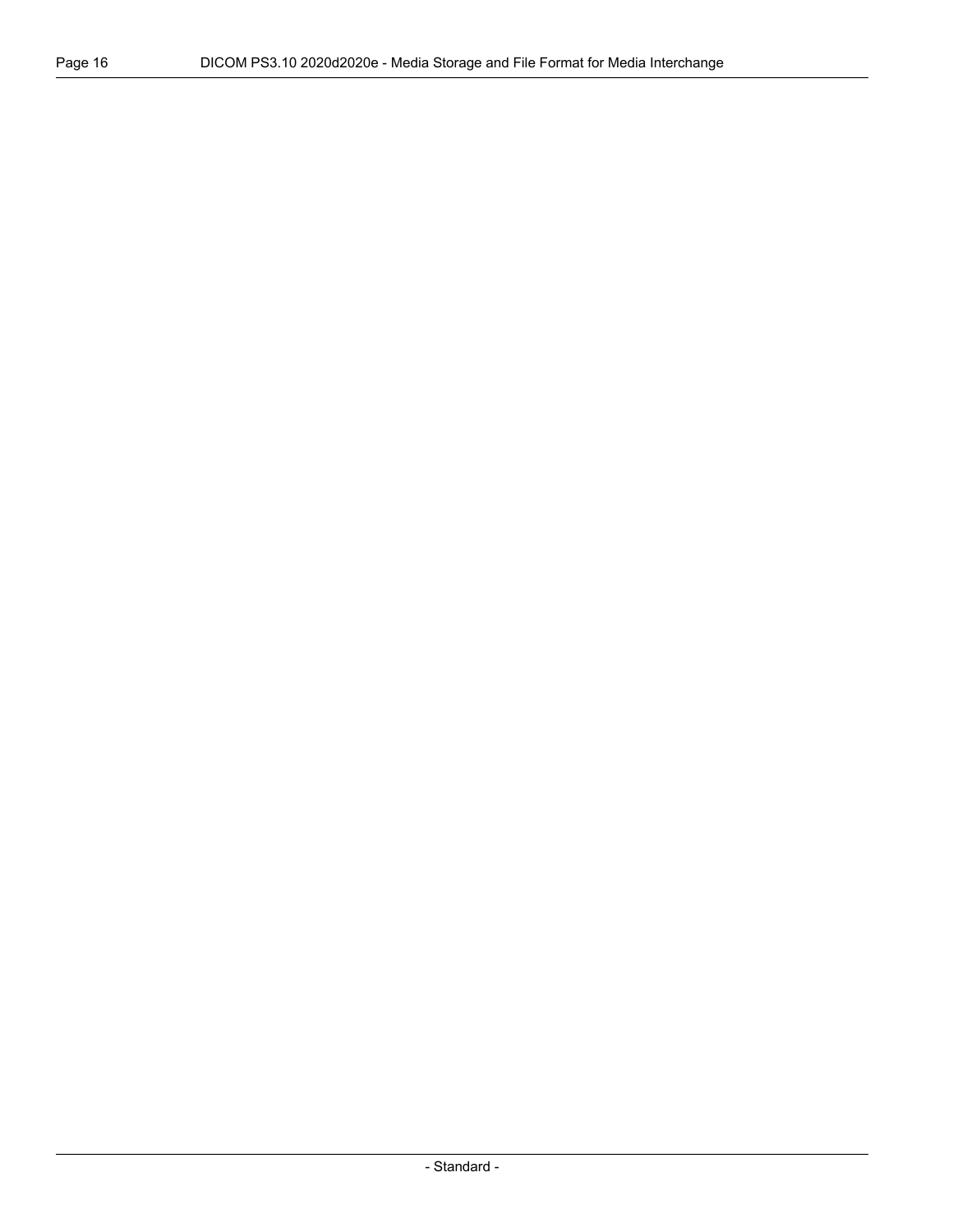## <span id="page-16-0"></span>**3 Definitions**

For the purposes of this Standard the following definitions apply.

### **3.1 Reference Model Definitions**

This Part of the Standard use of the following terms defined in [ISO [7498-1\]](#page-14-3) and [ISO [7498-2\]](#page-14-4):

| <b>Application Entity</b>  | See [ISO 7498-1].                                                                                                                           |
|----------------------------|---------------------------------------------------------------------------------------------------------------------------------------------|
| <b>Application Process</b> | See [ISO 7498-1].                                                                                                                           |
| Service                    | See [ISO 7498-1].                                                                                                                           |
| <b>Transfer Syntax</b>     | See [ISO 7498-1].                                                                                                                           |
| Data Confidentiality       | See [ISO 7498-2].                                                                                                                           |
|                            | Note                                                                                                                                        |
|                            | The definition is "the property that information is not made available or disclosed to<br>unauthorized individuals, entities or processes." |
| Data Origin Authentication | See [ISO 7498-2].                                                                                                                           |
|                            | Note                                                                                                                                        |
|                            | The definition is "the corroboration that the source of data received is as claimed."                                                       |
| Data Integrity             | See [ISO 7498-2].                                                                                                                           |
|                            | Note                                                                                                                                        |
|                            | The definition is "the property that data has not been altered or destroyed in an<br>unauthorized manner."                                  |

### **3.2 Service Conventions Definitions**

This Part of the Standard makes use of the following terms defined in [\[ISO/TR](#page-14-5) 8509]:

| Service Provider | See [ISO/TR 8509]. |
|------------------|--------------------|
|                  |                    |

Service User See [\[ISO/TR](#page-14-5) 8509].

## **3.3 Presentation Service Definitions**

This Part of the Standard makes use of the following terms defined in [ISO [8822\]](#page-14-6):

| <b>Abstract Syntax</b> | See [ISO 8822]. |
|------------------------|-----------------|
| Abstract Syntax Name   | See [ISO 8822]. |

### **3.4 DICOM Introduction and Overview Definitions**

This Part of the Standard makes use of the following terms defined in [PS3.1:](part01.pdf#PS3.1)

| Attribute                                | Attribute.                             |
|------------------------------------------|----------------------------------------|
| Service-Object Pair Class (SOP<br>Class) | Service-Object Pair Class (SOP Class). |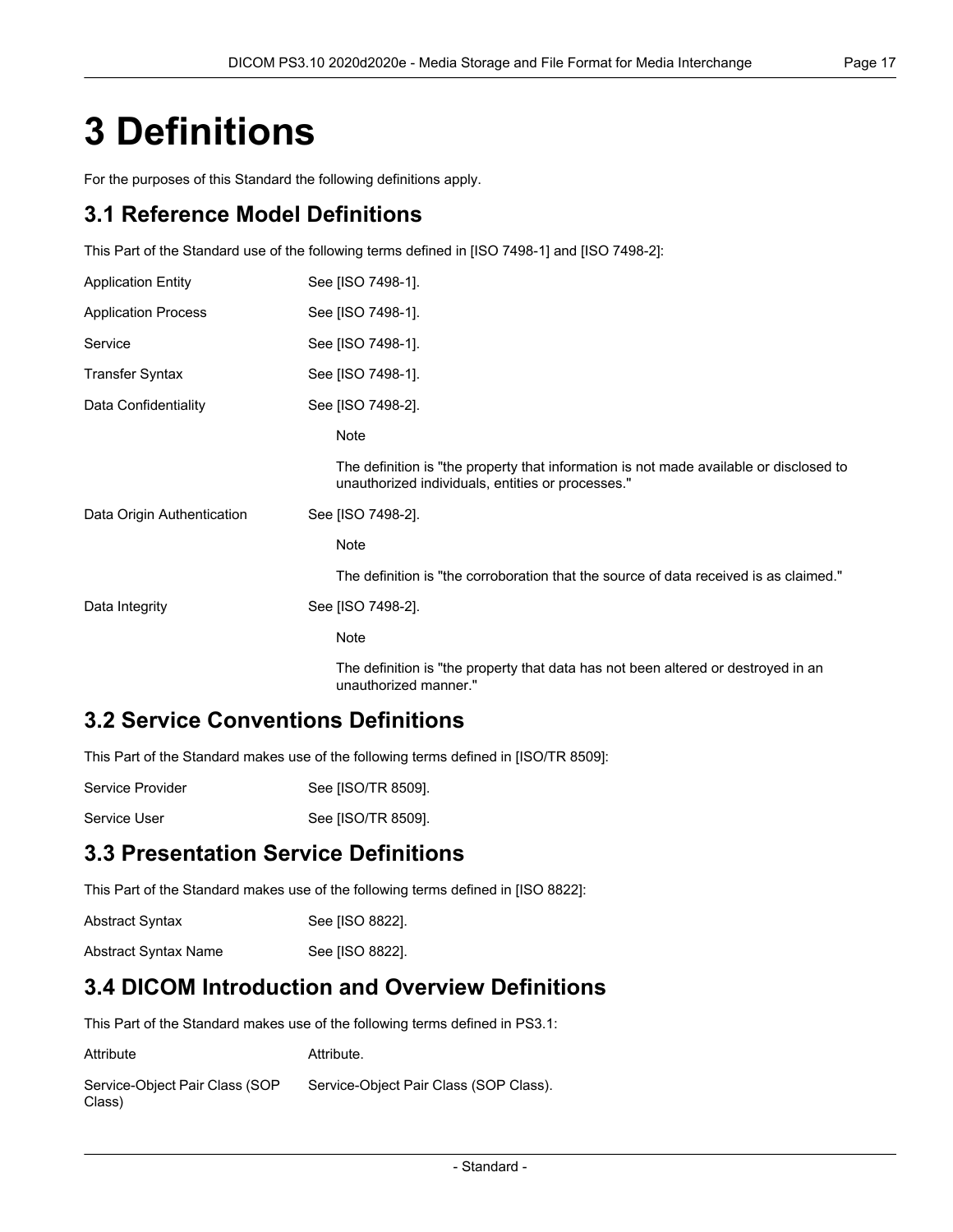## **3.5 DICOM Information Object Definitions**

This Part of the Standard makes use of the following terms defined in [PS3.3:](part03.pdf#PS3.3)

Information Object Definition (IOD) [Information](part03.pdf#glossentry_InformationObjectDefinition) Object Definition.

## **3.6 DICOM Data Structure and Encoding Definitions**

This Part of the Standard makes use of the following terms defined in [PS3.5:](part05.pdf#PS3.5)

| Data Element         | Data Element.              |
|----------------------|----------------------------|
| Data Set             | Data Set.                  |
| Data Element Type    | Data Element Type.         |
| Value                | Value.                     |
| Value Multiplicity   | Value Multiplicity (VM).   |
| Value Representation | Value Representation (VR). |

## **3.7 DICOM Message Exchange Definitions**

This Part of the Standard makes use of the following terms defined in [PS3.7:](part07.pdf#PS3.7)

| Service Object Pair Instance<br>(SOP Instance) | Service-Object Pair Instance (SOP Instance). |
|------------------------------------------------|----------------------------------------------|
| Implementation Class UID                       | Implementation Class UID.                    |

## **3.8 DICOM Media Storage and File Format Definitions**

The following definitions are commonly used in this Part of the Standard:

| <b>Application Profile</b> | A Media Storage Application Profile defines a selection of choices at the various layers of the<br>DICOM Media Storage Model that are applicable to a specific need or context in which the media<br>interchange is intended to be performed.                                              |
|----------------------------|--------------------------------------------------------------------------------------------------------------------------------------------------------------------------------------------------------------------------------------------------------------------------------------------|
| <b>DICOM File Service</b>  | The DICOM File Service specifies a minimum abstract view of files to be provided by the Media<br>Format Layer. Constraining access to the content of files by the Application Entities through such<br>a DICOM File Service boundary ensures Media Format and Physical Media independence. |
| <b>DICOM File</b>          | A DICOM File is a File with a content formatted according to the requirements of this Part of the<br>DICOM Standard. In particular such files shall contain, the File Meta Information and a properly<br>formatted Data Set.                                                               |
| <b>DICOMDIR File</b>       | A unique and mandatory DICOM File within a File-set that contains the Media Storage Directory<br>SOP Class. This File is given a single component File ID, DICOMDIR.                                                                                                                       |
| File                       | A File is an ordered string of zero or more bytes, where the first byte is at the beginning of the<br>file and the last byte at the end of the File. Files are identified by a unique File ID and may by<br>written, read and/or deleted.                                                  |
| File ID                    | Files are identified by a File ID that is unique within the context of the File-set they belong to. A<br>set of ordered File ID Components (up to a maximum of eight) forms a File ID.                                                                                                     |
| File ID Component          | A string of one to eight characters of a defined character set.                                                                                                                                                                                                                            |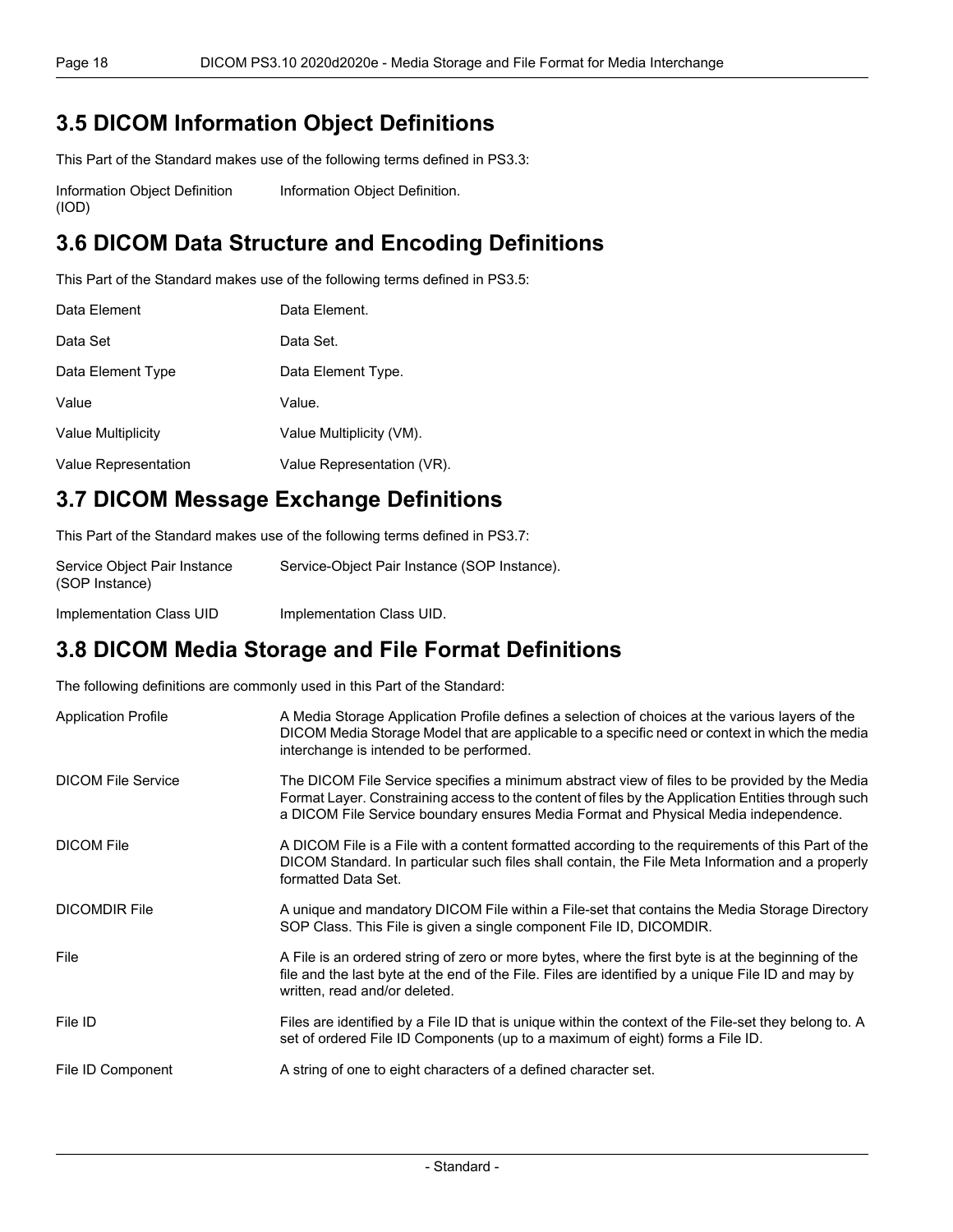| File Meta Information                              | The File Meta Information includes identifying information on the encapsulated Data Set. It is a<br>mandatory header at the beginning of every DICOM File.                                                                                                       |
|----------------------------------------------------|------------------------------------------------------------------------------------------------------------------------------------------------------------------------------------------------------------------------------------------------------------------|
| File-set                                           | A File-set is a collection of DICOM Files (and possibly non-DICOM Files) that share a common<br>naming space within which File IDs are unique.                                                                                                                   |
| <b>File-set Creator</b>                            | An Application Entity that creates the DICOMDIR File (see Section 8.6) and zero or more DICOM<br>Files.                                                                                                                                                          |
| File-set Reader                                    | An Application Entity that accesses one or more files in a File-set.                                                                                                                                                                                             |
| <b>File-set Updater</b>                            | An Application Entity that accesses Files, creates additional Files, or deletes existing Files in a<br>File-set. A File-set Updater makes the appropriate alterations to the DICOMDIR file reflecting the<br>additions or deletions.                             |
| <b>DICOM File Format</b>                           | The DICOM File Format provides a means to encapsulate in a File the Data Set representing a<br>SOP Instance related to a DICOM Information Object.                                                                                                               |
| Media Format                                       | Data structures and associated policies that organize the bit streams defined by the Physical<br>Media format into data file structures and associated file directories.                                                                                         |
| Media Storage Model                                | The DICOM Media Storage Model pertains to the data structures used at different layers to<br>achieve interoperability through media interchange.                                                                                                                 |
| Media Storage Services                             | DICOM Media Storage Services define a set of operations with media that facilitate storage to<br>and retrieval from the media of DICOM SOP Instances.                                                                                                            |
| <b>Physical Media</b>                              | A piece of material with recording capabilities for streams of bits. Characteristics of a Physical<br>Media include form factor, mechanical characteristics, recording properties and rules for recording<br>and organizing bit streams in accessible structures |
| Secure DICOM File                                  | A DICOM File that is encapsulated with the Cryptographic Message Syntax specified in RFC2630.                                                                                                                                                                    |
| Secure File-set                                    | A File-set in which all DICOM Files are Secure DICOM Files.                                                                                                                                                                                                      |
| Secure Media Storage<br><b>Application Profile</b> | A DICOM Media Storage Application Profile that requires a Secure File-set.                                                                                                                                                                                       |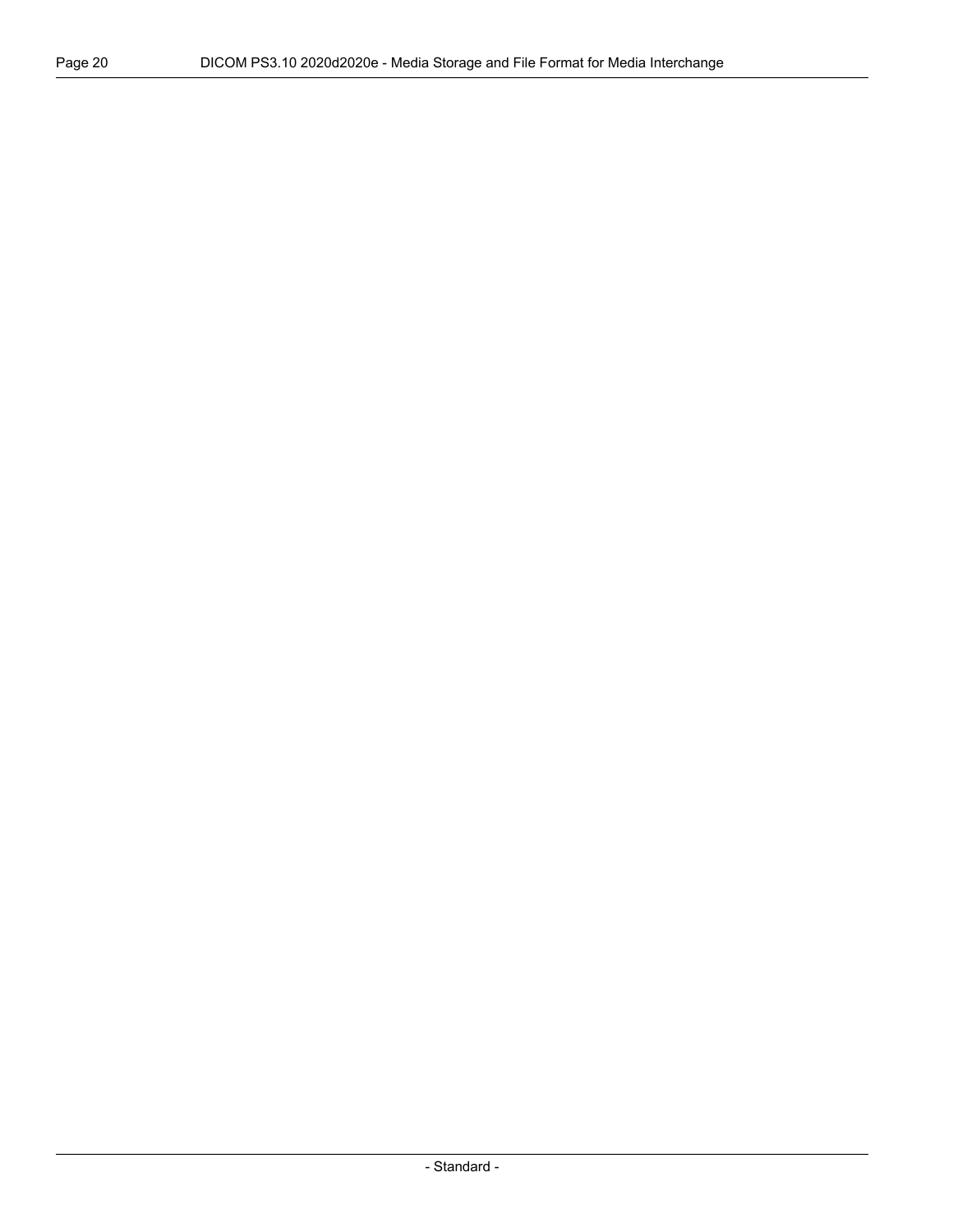## <span id="page-20-0"></span>**4 Symbols and Abbreviations**

The following symbols and abbreviations are used in this Part of the Standard.

| ACC               | American College of Cardiology                                                   |
|-------------------|----------------------------------------------------------------------------------|
| <b>ACR</b>        | American College of Radiology                                                    |
| <b>ASCII</b>      | American Standard Code for Information Interchange                               |
| AЕ                | <b>Application Entity</b>                                                        |
| ANSI              | American National Standards Institute                                            |
| <b>CEN/TC/251</b> | Comite Europeen de Normalisation - Technical Committee 251 - Medical Informatics |
| <b>DICOM</b>      | Digital Imaging and Communications in Medicine                                   |
| <b>FSC</b>        | <b>File-set Creator</b>                                                          |
| <b>FSR</b>        | File-set Reader                                                                  |
| <b>FSU</b>        | File-set Updater                                                                 |
| HL7               | Health Level 7                                                                   |
| <b>HTML</b>       | Hypertext Transfer Markup Language                                               |
| <b>IEEE</b>       | Institute of Electrical and Electronics Engineers                                |
| <b>ISO</b>        | International Standards Organization                                             |
| ID                | <b>Identifier</b>                                                                |
| <b>IOD</b>        | Information Object Definition                                                    |
| <b>JIRA</b>       | Japan Medical Imaging and Radiological Systems Industries Association            |
| MIME              | Multipurpose Internet Mail Extensions                                            |
| <b>NEMA</b>       | National Electrical Manufacturers Association                                    |
| OSI               | Open Systems Interconnection                                                     |
| <b>SOP</b>        | Service-Object Pair                                                              |
| <b>TCP/IP</b>     | <b>Transmission Control Protocol/Internet Protocol</b>                           |
| <b>UID</b>        | Unique Identifier                                                                |
| VR                | Value Representation                                                             |
| XML               | Extensible Markup Language                                                       |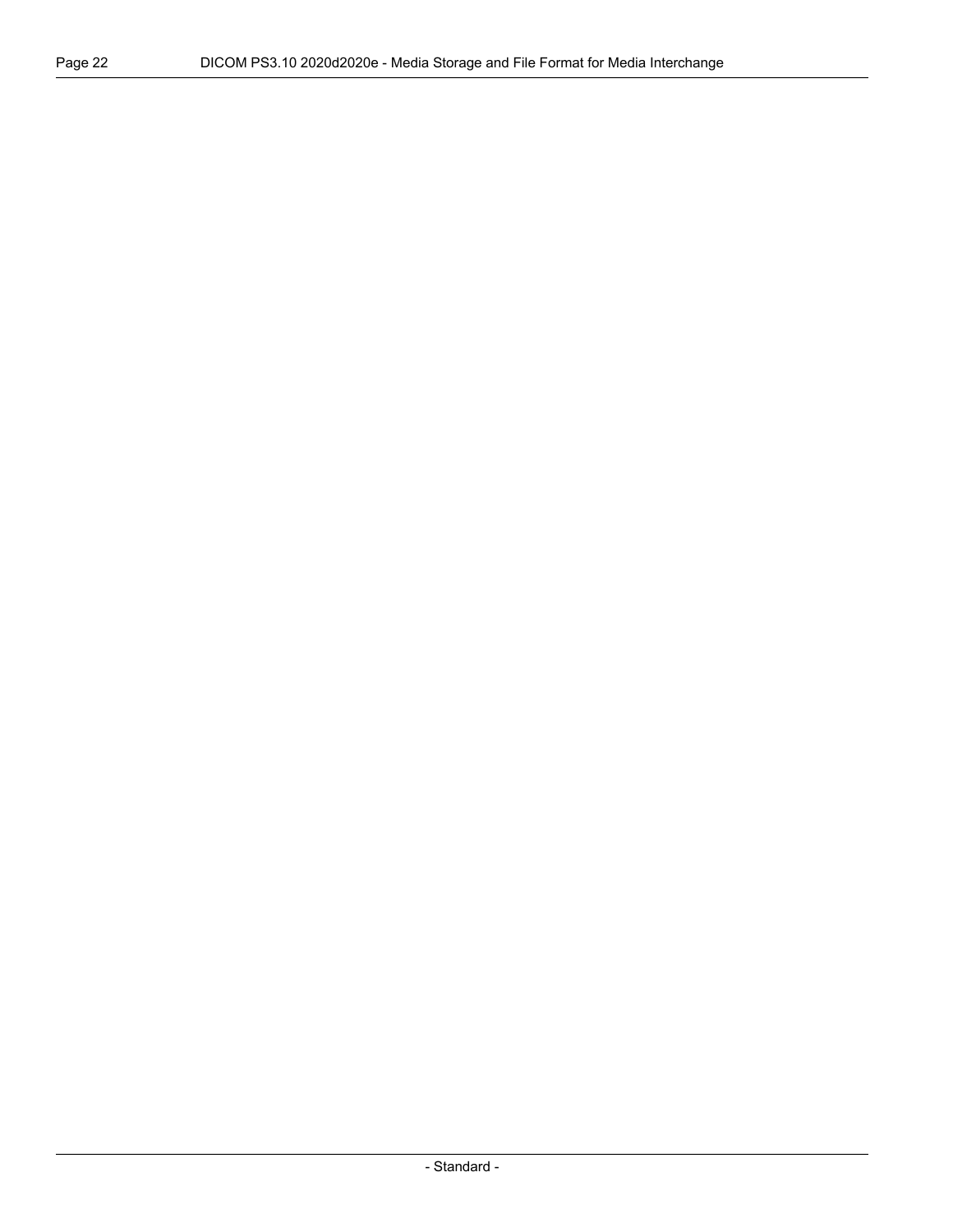# <span id="page-22-0"></span>**5 Conventions**

Words are capitalized in this document to help the reader understand that these words have been previously defined in Section 3 of this document and are to be interpreted with that meaning.

A Tag is represented as (gggg,eeee), where gggg equates to the Group Number and eeee equates to the Element Number within that Group. Tags are represented in hexadecimal notation as specified in [PS3.5.](part05.pdf#PS3.5)

Attributes of File Meta Information are assigned a Type that indicates if a specific Attribute is required depending on the Media Storage Services. The following Type designations are derived from the [PS3.5](part05.pdf#PS3.5) designations but take into account the Media Storage environment:

- Type 1: Such Attributes shall be present with an explicit Value in files created by File-set Creators and File-set Updaters. They shall be supported by File-set Readers and File-set Updaters;
- Type 1C: Such Attributes shall be present with an explicit Value in Files created by File-set Creators and File-set Updaters if the specified condition is met. They shall be supported by File-set Readers and File-set Updaters;
- Type 2: Such Attributes shall be present with an explicit Value or with a zero-length Value if unknown, in Files created by File-set Creators and File-set Updaters. They shall be supported by File-set Readers and File-set Updaters;
- Type 2C: Such Attributes shall be present with an explicit Value or with a zero-length if unknown, in Files created by File-set Creators and File-set Updaters if the specified condition is met. They shall be supported by File-set Readers and File-set Updaters;
- Type 3: Such Attributes may be present with an explicit Value or a zero-length Value in Files created by File-set Creators and File set Updaters. They may be supported or ignored by File-set Readers and File-set Updaters.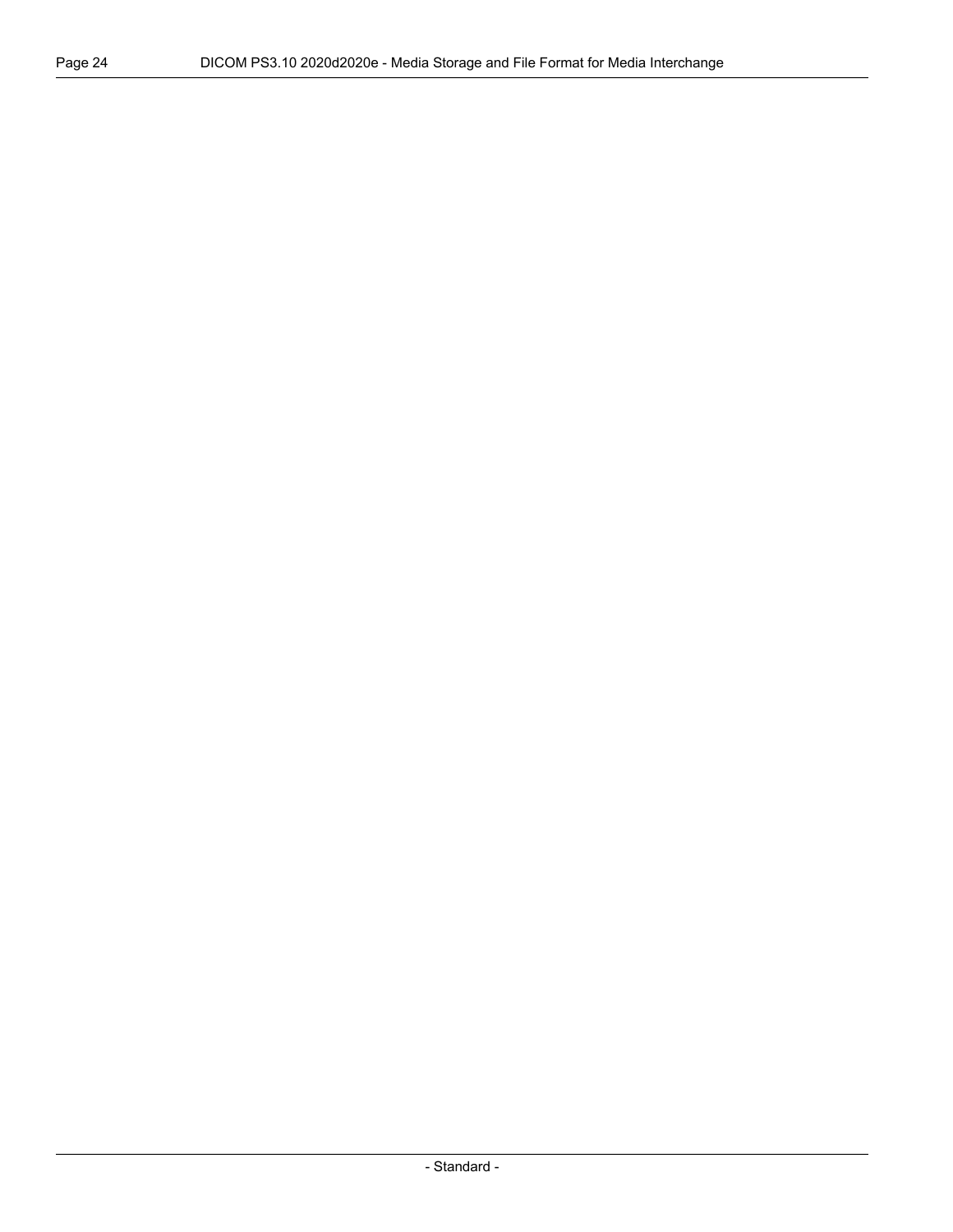## <span id="page-24-0"></span>**6 DICOM Models for Media Storage**

This section defines the DICOM Media Storage Model used by DICOM Application Entities for the purpose of communication through the interchange of removable storage media. Specifically, this Section provides a model to clarify a number of concepts for digital imaging and communications and introduces key terms used throughout the DICOM Standard. This model has been used to partition the DICOM Standard into separate parts related to storage media interchange.

## <span id="page-24-1"></span>**6.1 General DICOM Communication Model**

[Figure](part01.pdf#figure_5-1) 5-1 in PS3.1 presents the general communication model of the DICOM Standard, which spans both network (on-line) and media interchange (off-line) communication. Application Entities may utilize any of the following transport mechanisms:

- a. the DICOM Message Service and Upper Layer Service, which provides independence from specific physical networking commu nication support and protocols such as TCP/IP,
- b. the DICOM Web Service API and HTTP Service, which allows use of common hypertext and associated protocols for transport of DICOM services, or
- c. the Basic DICOM File Service, which provides access to Storage Media independently from specific physical media storage formats and file structures.

<span id="page-24-2"></span>PS3.10 describes the Basic DICOM File Service, as depicted in [Figure](#page-24-2) 6.1-1.



**Figure 6.1-1. DICOM Communication Model for Media Interchange**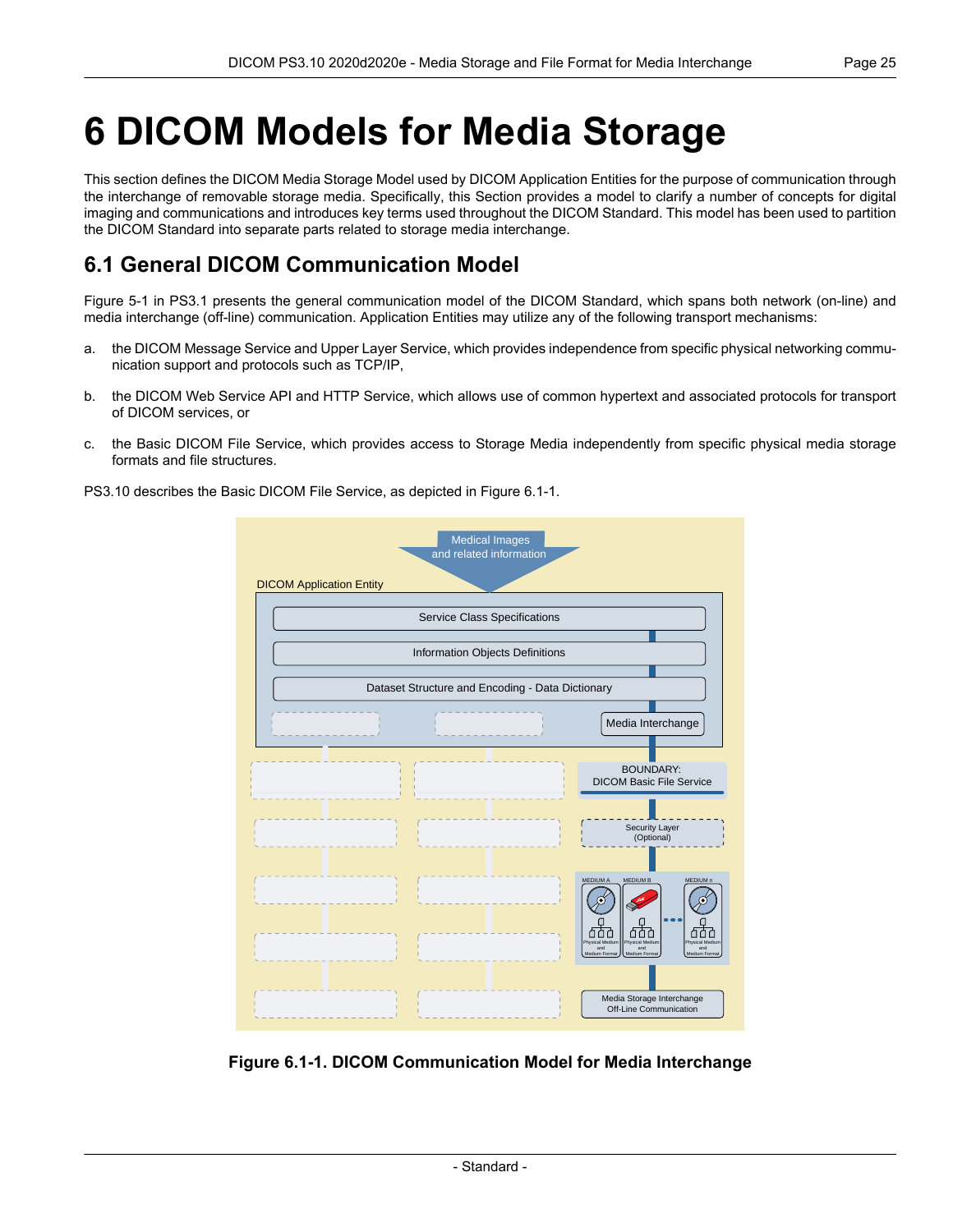### <span id="page-25-0"></span>**6.2 The DICOM Media Storage Model**

The DICOM Media Storage Model is presented by [Figure](#page-25-2) 6.2-1 and expands on the General DICOM Communication Model introduced earlier in [Section](#page-24-1) 6.1.

The DICOM Media Storage Model focuses on the aspects directly related to data interchange through removable storage media. It pertains to the data structures and associated rules used at different layers to achieve interoperability through media interchange. The Services identified in this Model are simple boundaries between functional layers.

#### Note

<span id="page-25-2"></span>It is not within the scope of this Standard to specify Application Programming Interfaces at these boundaries.

| Relies on DICOM info; Objects and Media Storage Service Classes                                                                                   | Abstract services providing access to the data structures of the underlying layer;                                                          |
|---------------------------------------------------------------------------------------------------------------------------------------------------|---------------------------------------------------------------------------------------------------------------------------------------------|
| <b>DICOM Data Format Layer</b>                                                                                                                    | <b>DICOM File Format</b>                                                                                                                    |
|                                                                                                                                                   | <b>Basic Directory</b>                                                                                                                      |
|                                                                                                                                                   | Service / Object Pairs;                                                                                                                     |
|                                                                                                                                                   | Application-specific<br><b>Information Objects</b>                                                                                          |
|                                                                                                                                                   | (e.g. Images, Results, etc.)                                                                                                                |
| <b>BOUNDARY: DICOM File Services</b>                                                                                                              |                                                                                                                                             |
| Ensures media format and physical media independence<br>Media Format Layer<br>Data structures of a file system,<br>may be physical media-specific | Abstract services providing access to the data structures of the underlying layer;<br><b>MEDIUM A</b><br><b>MEDIUM B</b><br><b>MEDIUM N</b> |
| <b>BOUNDARY: Physical Media Access Services</b><br>Physical Storage Media Specific                                                                | Abstract services providing access to the data structures of the underlying layer;                                                          |
| Physical Media Format Layer                                                                                                                       | <b>MEDIUM A</b><br><b>MEDIUM B</b><br><b>MEDIUM N</b>                                                                                       |
| Physical Storage Media<br>Specifications (e.g., CDR,<br>90mm OD, 130mm OD, etc.)                                                                  |                                                                                                                                             |

**Figure 6.2-1. DICOM Media Storage Model**

<span id="page-25-1"></span>The DICOM Media Storage Model includes three layers, which are described in the following sections.

#### **6.2.1 Physical Media Layer**

Physical media characteristics are defined at the Physical Media Layer. Such characteristics include the physical media form factor, dimension, mechanical characteristics and recording properties. This Layer also defines the organization and grouping of the recorded bits.

Note

1. An example of a Physical Media Layer in the personal computer environment is the 3 1/2 inch floppy disk, double sided, high density.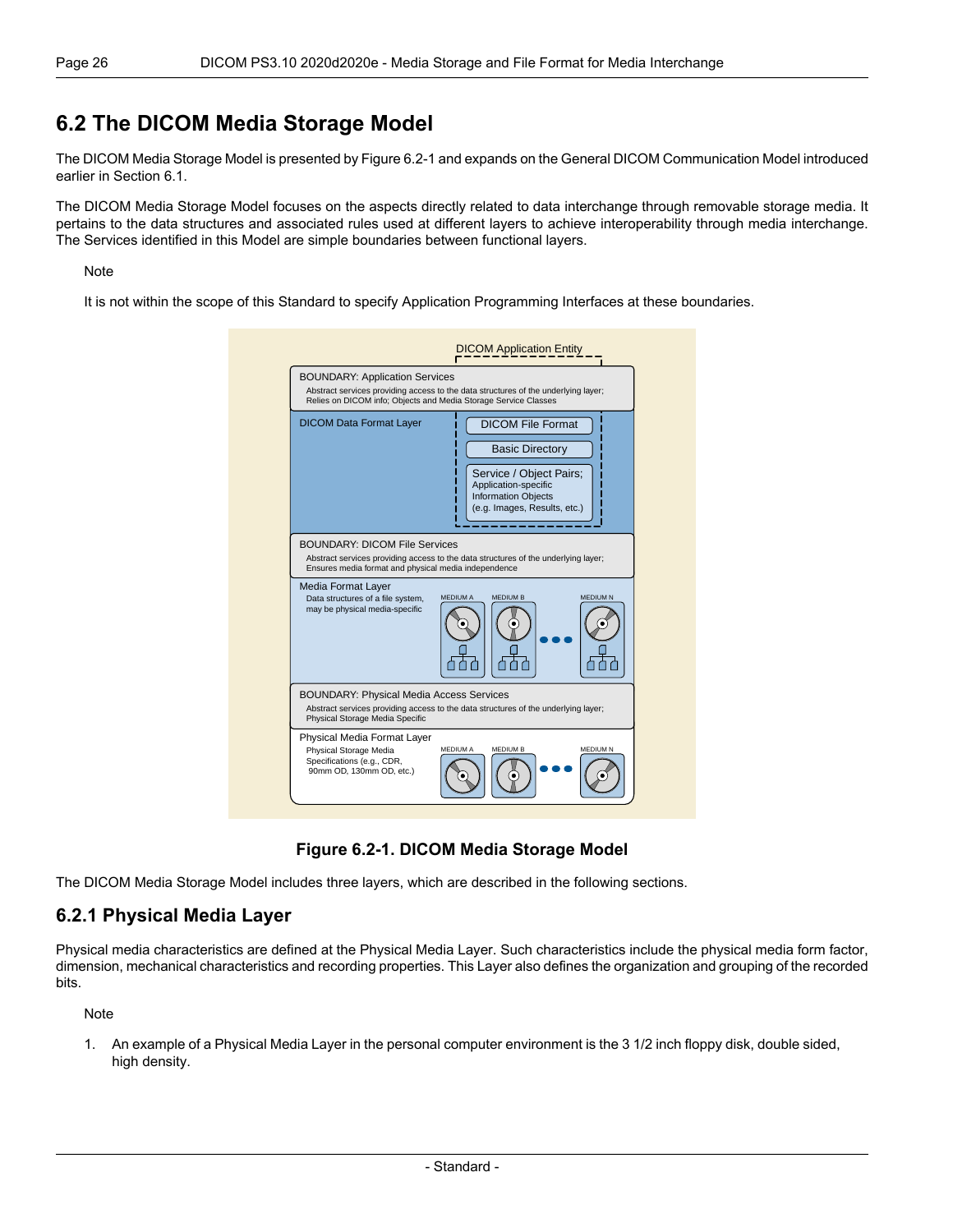2. The specification of one or more specific Physical Media for a given application is beyond the scope of this Part of the DICOM Standard. [PS3.12](part12.pdf#PS3.12) and its annexes specify several Physical Media choices. [PS3.11](part11.pdf#PS3.11) defines a number of Applic ation Profiles that select specific Physical Media depending on the requirements of specific medical imaging applications.

#### <span id="page-26-0"></span>**6.2.2 Media Format Layer**

At the Media Format Layer, Physical Media bit streams are organized into specific structures. Data file structures and associated directory structures are defined to allow efficient access and management of the physical media space.

Note

This layer is often specific to a given operating system environment. An example of such a Media Format Layer definition associated with the 3 1/2 inch floppy disk are the data structures used by the operating systems of various personal computer file systems. [PS3.12](part12.pdf#PS3.12) and its annexes specify several Media Format choices.

<span id="page-26-1"></span>Media Formats supported by the DICOM Standard are selected to support the minimum requirements specified by the DICOM File Service as specified in Section 8 of this Part. Constraining access to the File content through such a DICOM File Service ensures that the DICOM Data Format Layer is independent from Media Format and Physical Media selection.

#### **6.2.3 DICOM Data Format Layer**

The DICOM Data Format Layer includes the following elements of specification:

- a. DICOM Media Storage SOP Classes and associated Information Object Definitions;
- b. The DICOM File Format;
- c. The Secure DICOM File Format;
- d. The DICOM Media Storage Directory SOP Class;
- <span id="page-26-2"></span>e. DICOM Media Storage Application Profiles;
- f. DICOM Security Profiles for Media Storage.

#### **6.2.3.1 DICOM SOP Classes**

DICOM SOP Classes and associated Information Object Definitions (IODs) are used to convey specific medical imaging information at the Data Format Layer. Examples of such IODs are modality images, patient information, results, etc.

The use of DICOM IODs in conjunction with Media Storage Services forms a number of Media Storage Service Object Pair Classes or SOP Classes. Media Storage Services (e.g., read, write, delete, etc.) shall be performed through the DICOM File Service. The content of the resulting DICOM Files shall be formatted according to the DICOM File Format as specified below.

<span id="page-26-3"></span>[PS3.4](part04.pdf#PS3.4) defines a number of SOP Classes that may be used for Media Storage in [Annex](part04.pdf#chapter_I) I. These SOP Classes are based on DICOM Standard IODs that may be found in [PS3.3](part03.pdf#PS3.3).

The structure and encoding of a Data Set representing the data associated with a SOP Class shall follow [PS3.5.](part05.pdf#PS3.5) The specification of Transfer Syntaxes that may be used to encode such a Data Set, is also defined in [PS3.5.](part05.pdf#PS3.5)

#### **6.2.3.2 Concept of the DICOM File Format**

The encapsulation of a DICOM Data Set in a File shall follow the specifications of Section 7 of this Part. These encapsulation rules define a DICOM File Format able to contain in a File any DICOM Data Set. Files are identified by File IDs. No semantics shall be inferred from these File IDs, nor from their structure.

Note

A medical imaging application acting as a creator of a DICOM File may use semantic information to generate a File ID, but readers of DICOM files should not rely on apparent semantic content of a File ID.

Data Set encapsulation shall be based on the DICOM File Service as specified in Section 8 of this Part.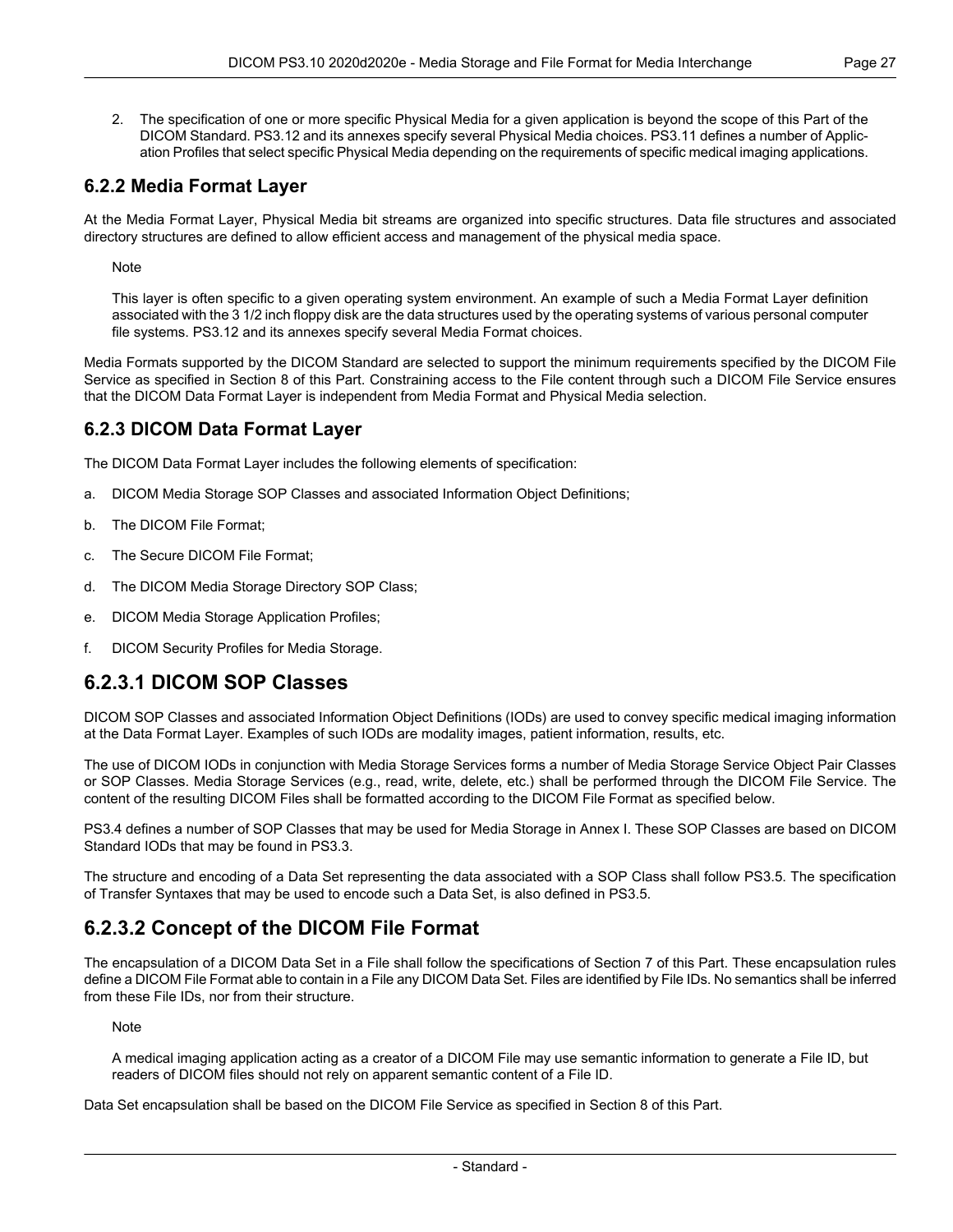#### **Note**

It is acceptable that a specific Media Format offers more file services than those specified in the DICOM File Service. Such services may be local or internal to an implementation. Their usage is beyond the scope of the DICOM Standard. However, in cases where such services are reflected in the file structures of the Media format Layer or in the Data Set encoding of an Information Object, the extension of such services in a manner that jeopardizes interoperability should not be done (e.g., File IDs longer than those specified in the DICOM File Service).

<span id="page-27-0"></span>The encapsulation of a DICOM File in a Secure DICOM File shall follow the specifications of [Section](#page-34-0) 7.4 of this Part. These encapsu lation rules define a mechanism for creating a Secure DICOM File by encapsulating an unprotected DICOM File as payload within a secure envelope.

### **6.2.3.3 DICOM Medical Information Directory**

<span id="page-27-1"></span>In addition to the DICOM Image and Image related SOP Classes (e.g., results, patients) other SOP Classes tailored for media storage may be used to provide references (or directories) based on medical information, thus facilitating access to the clinical imaging inform ation. Such a SOP Class is the Media Storage Directory SOP Class as defined in [PS3.4](part04.pdf#PS3.4). Instances of this SOP Class are conveyed in the File with a File ID of DICOMDIR.

#### **6.2.4 DICOM Media Storage Application Profiles**

A Media Storage Application Profile defines a selection of choices at the various layers of the DICOM Media Storage Model that are applicable to a specific need or context in which the media interchange is intended to be performed. Such choices are formally specified as a Media Storage Application Profile in order to ensure interoperability between implementations conforming to the same Media Storage Application Profile. It facilitates conformance statements that allow users to assess interoperability of different implementations.

Media Storage Application Profiles shall include:

- a. The description of the need addressed by the Application Profile (e.g., cardiac, echography, angiography) and its context of ap plication;
- b. The selection, at the Data Format Layer, of a number of specific IODs and associated SOP Classes. For standard DICOM SOP Classes, this shall be done by reference to [PS3.4.](part04.pdf#PS3.4) These SOP Classes, like any other DICOM SOP Classes are assigned a unique registered UID. For each SOP Class it shall be stated if its support is required or optional within the context of this profile;
- c. The selection of a specific Media Format definition. This is done by reference to [PS3.12](part12.pdf#PS3.12) that specify the selected Physical Medium, a specific associated Media Format and the mapping of this Media Format (or file system) services onto the DICOM File Service;
- d. The selection of appropriate Transfer Syntaxes;
- e. The selection of a specific Security Profile. This is done by reference to [PS3.15](part15.pdf#PS3.15) that specifies the cryptographic algorithms to be used to encapsulate the DICOM Files of the DICOM File Set into Secure DICOM Files. If a Media Storage Application Profile selects no Security Profile, then the Application Profile is unsecure and the Secure DICOM File Format shall not be used with that Application Profile;
- <span id="page-27-2"></span>f. Other choices facilitating interoperability such as specific limits (e.g., maximum file sizes, if necessary, support of options, if any).

The complete definition and structure of a Media Storage Application Profiles is specified by [PS3.11](part11.pdf#PS3.11). A number of Standard Application Profiles corresponding to different needs are included in [PS3.11](part11.pdf#PS3.11).

#### **6.2.5 Media Storage and The DICOM Standard Structure**

[Figure](#page-28-0) 6.2-2 provides an overview of the relationship between the functional areas identified by the DICOM Media Storage Model in troduced in [Section](#page-25-0) 6.2 and the various Parts of the DICOM Standard related to Media Storage. A number of Parts of the DICOM Standard are common between Network Communication and Media Interchange.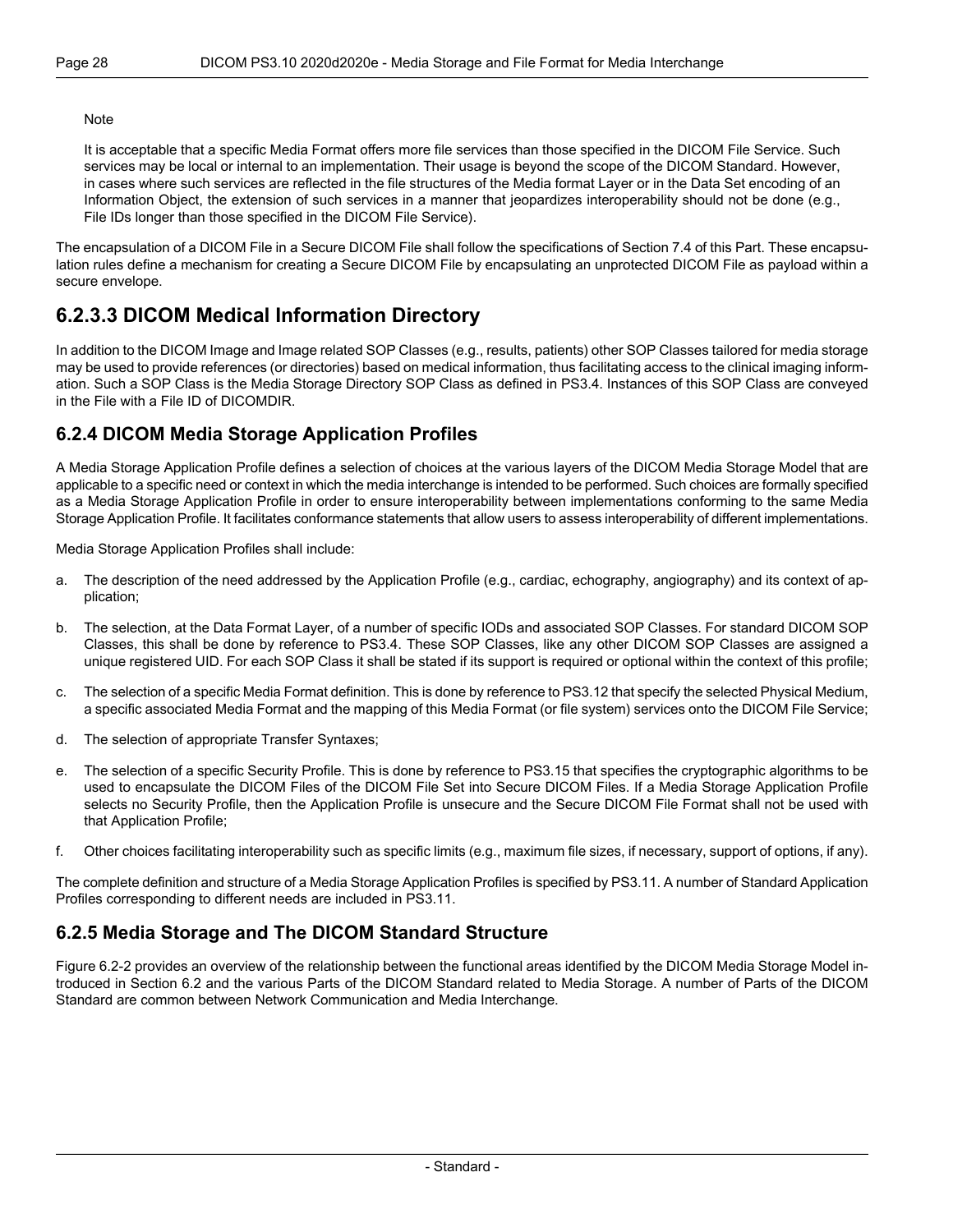<span id="page-28-0"></span>

| Parts of DICOM Standard                                                  | General | <b>Network</b><br>Communication | Media Storage<br>Interchange |
|--------------------------------------------------------------------------|---------|---------------------------------|------------------------------|
| PS3.1 Introduction and Overview                                          |         |                                 |                              |
| PS3.2 Conformance                                                        |         |                                 |                              |
| PS3.3 Information Object Definitions                                     |         |                                 |                              |
| PS3.4 Service Class Specifications                                       |         |                                 |                              |
| PS3.5 Data Structure and Semantics                                       |         |                                 |                              |
| PS3.6 Data Dictionary                                                    |         |                                 |                              |
| PS3.7 Message Exchange                                                   |         |                                 |                              |
| PS3.8 Network Communication<br>Support for Message Exchange              |         |                                 |                              |
| PS3.10 Media Storage and File<br>Format for Media Interchange            |         |                                 |                              |
| PS3.11 Media Storage Application<br>Profiles                             |         |                                 |                              |
| PS3.12 Storage Functions and Media -<br>Formats for Data Interchange     |         |                                 |                              |
| PS3.14 Grayscale Standard Display<br>Format                              |         |                                 |                              |
| PS3.15 Security and System<br><b>Management Profiles</b>                 |         |                                 |                              |
| PS3.16 Content Mapping Resource                                          |         |                                 |                              |
| PS3.17 Explanatory Information                                           |         |                                 |                              |
| PS3.18 Web Services                                                      |         |                                 |                              |
| PS3.19 Application Hosting                                               |         |                                 |                              |
| PS3.20 Imaging Reports using HL7<br>Clinical Document Architecture       |         |                                 |                              |
| PS3.21 Transformations between<br><b>DICOM</b> and other Representations |         |                                 |                              |
| PS3.22 Real-Time Communications<br>(DICOM RTV)                           |         |                                 |                              |

**Figure 6.2-2. Media Storage and DICOM Parts**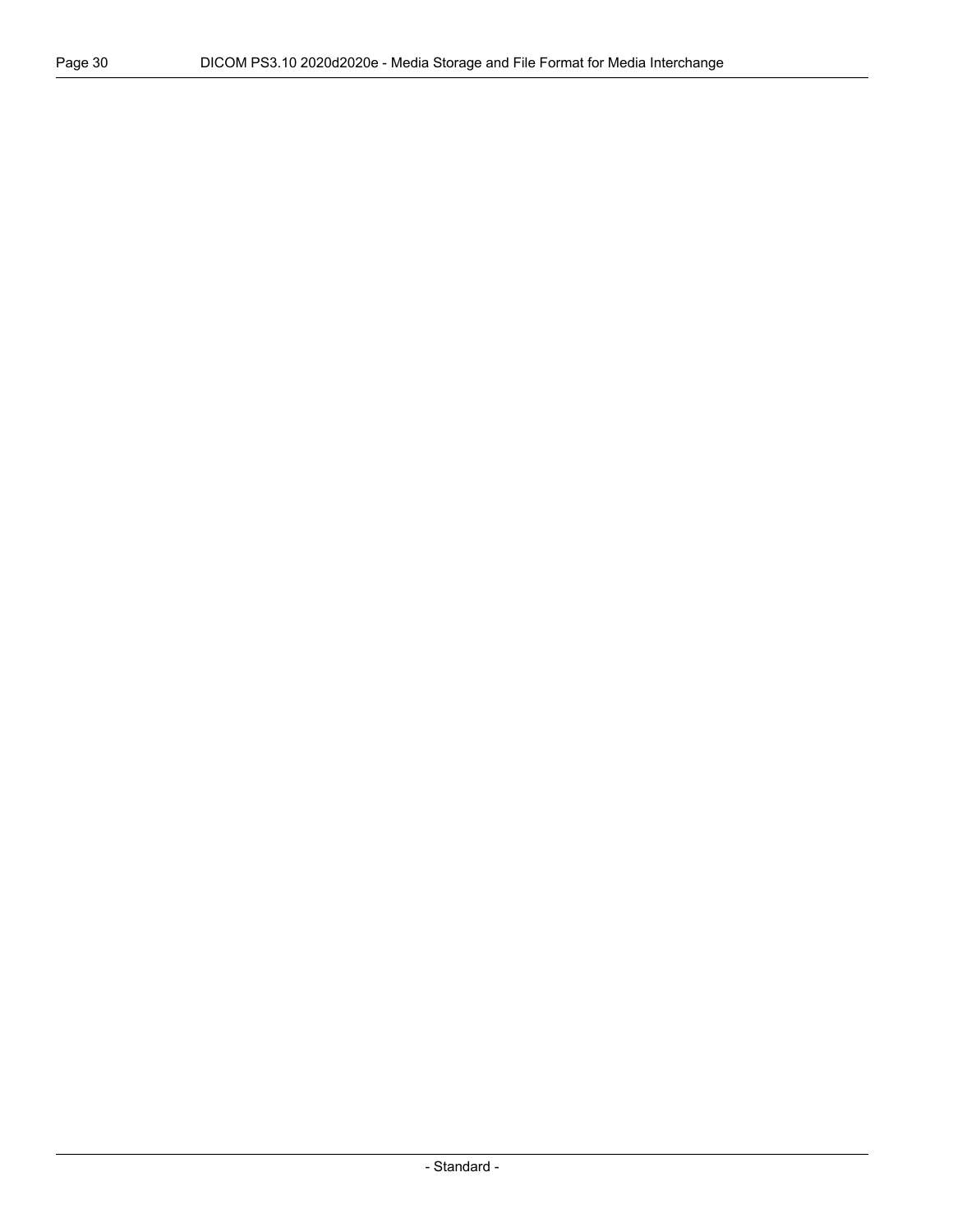# <span id="page-30-0"></span>**7 DICOM File Format**

<span id="page-30-2"></span>The DICOM File Format provides a means to encapsulate in a file the Data Set representing a SOP Instance related to a DICOM IOD. As shown in [Figure](#page-30-2) 7-1, the byte stream of the Data Set is placed into the file after the DICOM File Meta Information. Each file contains a single SOP Instance.





## <span id="page-30-1"></span>**7.1 DICOM File Meta Information**

The File Meta Information includes identifying information on the encapsulated Data Set. This header consists of a 128 byte File Preamble, followed by a 4 byte DICOM prefix, followed by the File Meta Elements shown in [Table](#page-31-0) 7.1-1. This header shall be present in every DICOM file.

The File Preamble is available for use as defined by Application Profiles or specific implementations. This Part of the DICOM Standard does not require any structure for this fixed size Preamble. It is not required to be structured as a DICOM Data Element with a Tag and a Length. It is intended to facilitate access to the images and other data in the DICOM file by providing compatibility with a number of commonly used computer image file formats. Whether or not the File Preamble contains information, the DICOM File content shall conform to the requirements of this Part and the Data Set shall conform to the SOP Class specified in the File Meta Information.

**Note** 

- 1. If the File Preamble is not used by an Application Profile or a specific implementation, all 128 bytes shall be set to 00H. This is intended to facilitate the recognition that the Preamble is used when all 128 bytes are not set as specified above.
- 2. The File Preamble may for example contain information enabling a multi-media application to randomly access images stored in a DICOM Data Set. The same file can be accessed in two ways: by a multi-media application using the preamble and by a DICOM Application that ignores the preamble.

The four byte DICOM Prefix shall contain the character string "DICM" encoded as uppercase characters of the ISO 8859 G0 Character Repertoire. This four byte prefix is not structured as a DICOM Data Element with a Tag and a Length.

The Preamble and Prefix are followed by a set of DICOM Meta Elements with Tags and Lengths as defined in [Table](#page-31-0) 7.1-1.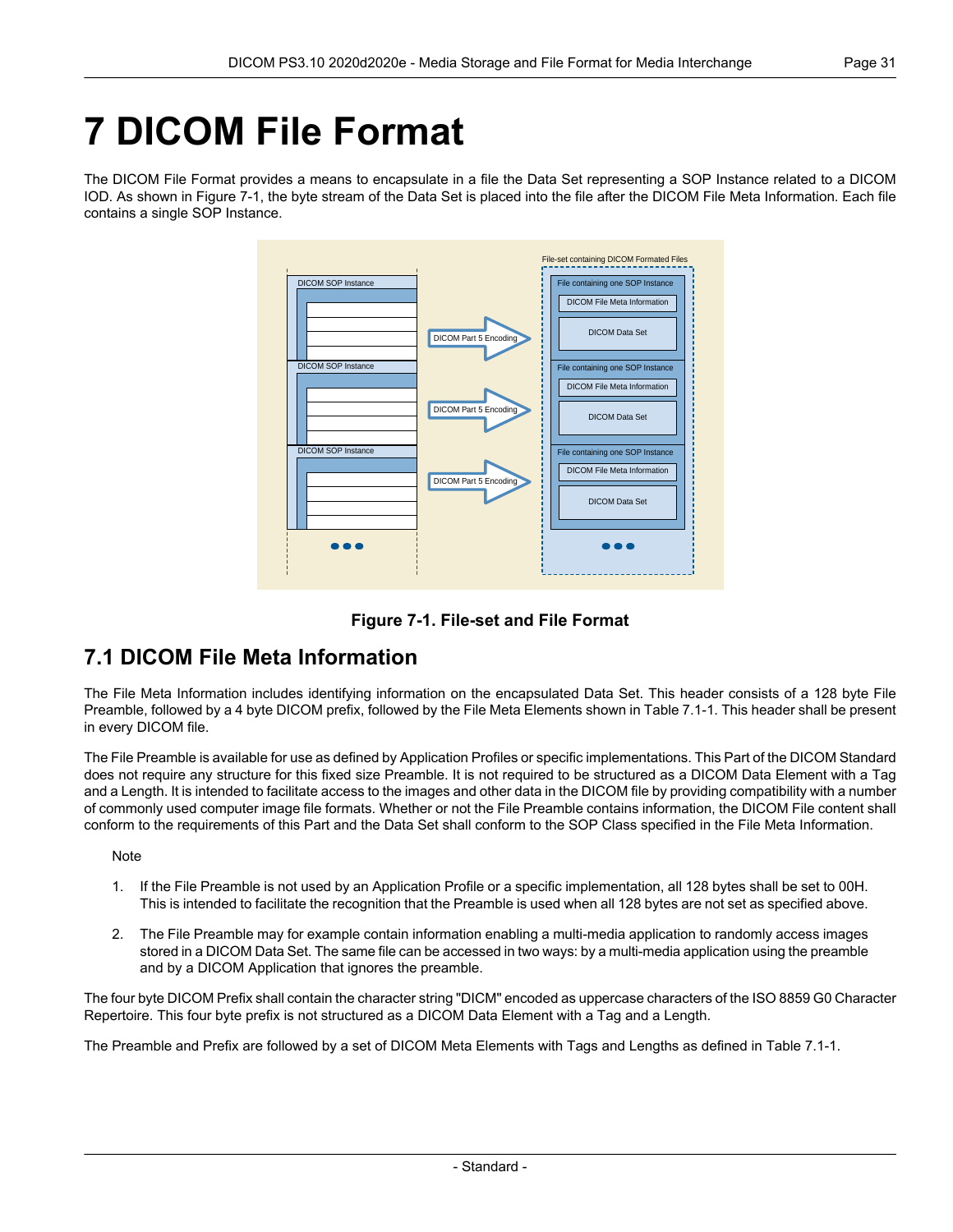<span id="page-31-0"></span>

| <b>Attribute Name</b>                 | Tag                        | <b>Type</b>  | <b>Attribute Description</b>                                                                                                                                                                                                                                                                             |
|---------------------------------------|----------------------------|--------------|----------------------------------------------------------------------------------------------------------------------------------------------------------------------------------------------------------------------------------------------------------------------------------------------------------|
| File Preamble                         | No Tag or Length<br>Fields | 1            | A fixed 128 byte field available for Application Profile or implementation<br>specified use. If not used by an Application Profile or a specific implementation<br>all bytes shall be set to 00H.                                                                                                        |
|                                       |                            |              | File-set Readers or Updaters shall not rely on the content of this Preamble to<br>determine that this File is or is not a DICOM File.                                                                                                                                                                    |
| <b>DICOM Prefix</b>                   | No Tag or Length<br>Fields | 1            | Four bytes containing the character string "DICM". This Prefix is intended to<br>be used to recognize that this File is or is not a DICOM File.                                                                                                                                                          |
| File Meta Information<br>Group Length | (0002,0000)                | 1            | Number of bytes following this File Meta Element (end of the Value field) up<br>to and including the last File Meta Element of the Group 2 File Meta Information                                                                                                                                         |
| File Meta Information<br>Version      | (0002,0001)                | $\mathbf{1}$ | This is a two byte field where each bit identifies a version of this File Meta<br>Information header. In version 1 the first byte value is 00H and the second<br>value byte value is 01H.                                                                                                                |
|                                       |                            |              | Implementations reading Files with Meta Information where this attribute has<br>bit 0 (Isb) of the second byte set to 1 may interpret the File Meta Information<br>as specified in this version of PS3.10. All other bits shall not be checked.                                                          |
|                                       |                            |              | Note                                                                                                                                                                                                                                                                                                     |
|                                       |                            |              | A bit field where each bit identifies a version, allows explicit indication<br>of the support of multiple previous versions. Future versions of the<br>File Meta Information that can be read by version 1 readers will have<br>bit 0 of the second byte set to 1                                        |
| Media Storage SOP Class<br>UID        | (0002, 0002)               | 1            | Uniquely identifies the SOP Class associated with the Data Set. SOP Class<br>UIDs allowed for media storage are specified in PS3.4 - Media Storage<br>Application Profiles.                                                                                                                              |
| Media Storage SOP<br>Instance UID     | (0002, 0003)               | 1            | Uniquely identifies the SOP Instance associated with the Data Set placed in<br>the file and following the File Meta Information.                                                                                                                                                                         |
| Transfer Syntax UID                   | (0002, 0010)               | 1            | Uniquely identifies the Transfer Syntax used to encode the following Data Set.<br>This Transfer Syntax does not apply to the File Meta Information.                                                                                                                                                      |
|                                       |                            |              | Note                                                                                                                                                                                                                                                                                                     |
|                                       |                            |              | It is recommended to use one of the DICOM Transfer Syntaxes<br>supporting explicit Value Representation encoding to facilitate<br>interpretation of File Meta Element Values. JPIP Referenced Pixel<br>Data Transfer Syntaxes are not used (see PS3.5).                                                  |
| Implementation Class UID              | (0002, 0012)               | 1            | Uniquely identifies the implementation that wrote this file and its content. It<br>provides an unambiguous identification of the type of implementation that last<br>wrote the file in the event of interchange problems. It follows the same policies<br>as defined by PS3.7 (association negotiation). |
| Implementation Version<br>Name        | (0002, 0013)               | 3            | Identifies a version for an Implementation Class UID (0002,0012) using up to<br>16 characters of the repertoire identified in ISO 646:1990 (basic Section 8.5G0<br>set) repertoire. It follows the same policies as defined by PS3.7 (association<br>negotiation).                                       |

|  |  |  | Table 7.1-1. DICOM File Meta Information |
|--|--|--|------------------------------------------|
|--|--|--|------------------------------------------|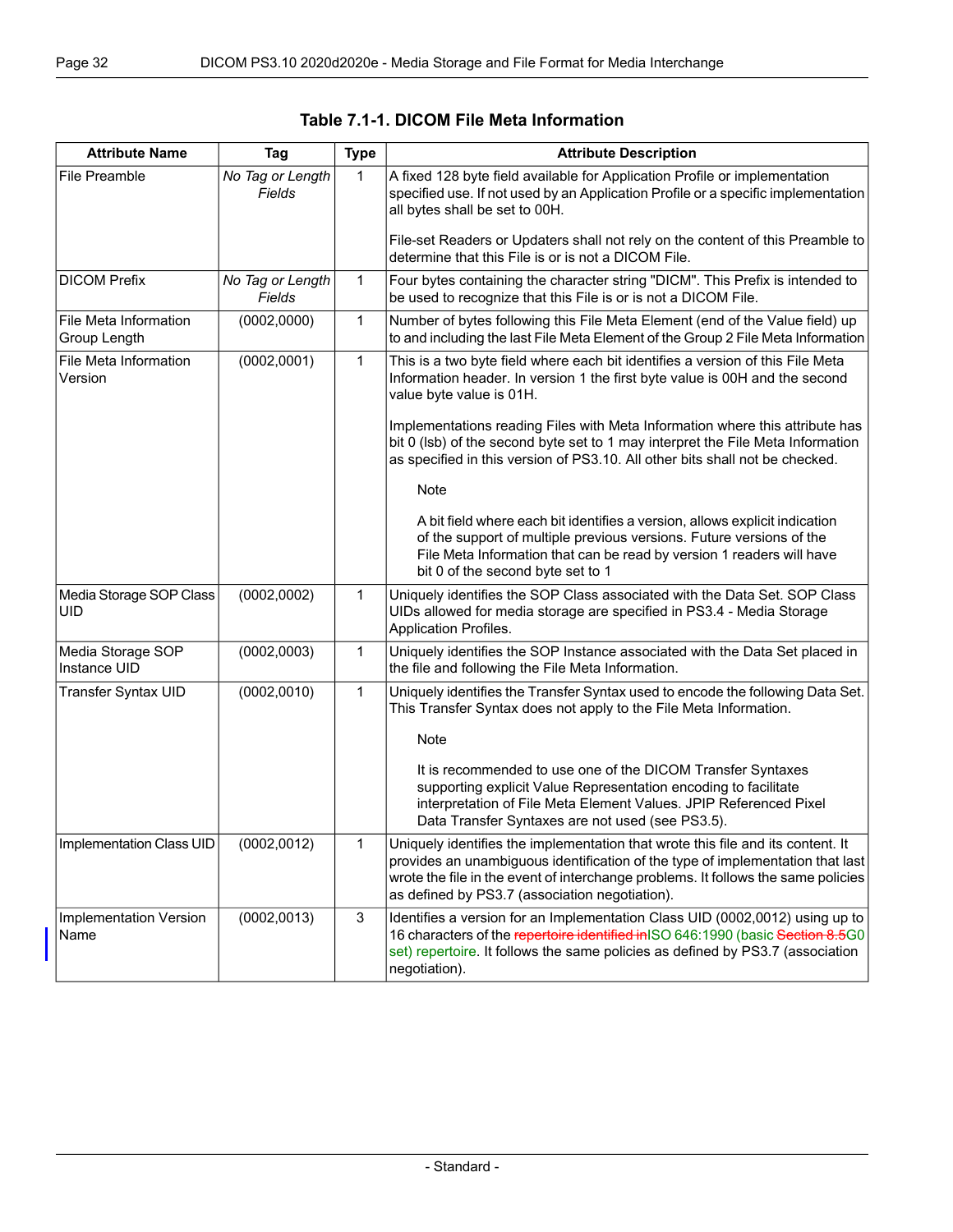| <b>Attribute Name</b>                        | Tag          | <b>Type</b> | <b>Attribute Description</b>                                                                                                                                                                                                                                                                                                                                          |
|----------------------------------------------|--------------|-------------|-----------------------------------------------------------------------------------------------------------------------------------------------------------------------------------------------------------------------------------------------------------------------------------------------------------------------------------------------------------------------|
| Source Application Entity<br>Title           | (0002, 0016) | 3           | The DICOM Application Entity (AE) Title of the AE that wrote this file's content<br>(or last updated it). If used, it allows the tracing of the source of errors in the<br>event of media interchange problems. The policies associated with AE Titles<br>are the same as those defined in PS3.8.                                                                     |
|                                              |              |             | Note                                                                                                                                                                                                                                                                                                                                                                  |
|                                              |              |             | If the Data Set was created de novo by the application writing the file,<br>its AE Title, if it has one, may be used. If the Data Set was received<br>over the network, there is potential ambiguity as to whether the value<br>is the same as Sending Application Entity Title (0002,0017) or<br>Receiving Application Entity Title (0002,0018) or some other value. |
| <b>Sending Application Entity</b><br>Title   | (0002, 0017) | 3           | The DICOM Application Entity (AE) Title of the AE that sent this file's content<br>over a network.                                                                                                                                                                                                                                                                    |
|                                              |              |             | Note                                                                                                                                                                                                                                                                                                                                                                  |
|                                              |              |             | This is the AE that was the sender (source) of the content (the Data<br>Set), in the case of a Data Set sent over the network (i.e., the Calling<br>AET of the SCU for a C-STORE operation). If the Data Set was instead<br>created de novo by the application writing the file, it should not be<br>present.                                                         |
| Receiving Application<br><b>Entity Title</b> | (0002, 0018) | 3           | The DICOM Application Entity (AE) Title of the AE that received this file's<br>content over a network.                                                                                                                                                                                                                                                                |
|                                              |              |             | Note                                                                                                                                                                                                                                                                                                                                                                  |
|                                              |              |             | This is the AE that was the recipient (destination) of the content (the<br>Data Set), in the case of a Data Set received over the network (i.e.,<br>the Called AET of the SCP for a C-STORE operation). If the Data Set<br>was instead created de novo by the application writing the file, it<br>should not be present.                                              |
| Source Presentation<br>Address               | (0002, 0026) | 3           | The DICOM Presentation Address corresponding to the Source Application<br>Entity Title (0002,0016).                                                                                                                                                                                                                                                                   |
|                                              |              |             | See Section 7.1.1.1.                                                                                                                                                                                                                                                                                                                                                  |
| Sending Presentation<br>Address              | (0002, 0027) | 3           | The DICOM Presentation Address corresponding to the Sending Application<br>Entity Title (0002,0017).                                                                                                                                                                                                                                                                  |
|                                              |              |             | See Section 7.1.1.1.                                                                                                                                                                                                                                                                                                                                                  |
| <b>Receiving Presentation</b><br>Address     | (0002, 0028) | 3           | The DICOM Presentation Address corresponding to the Receiving Application<br>Entity Title (0002,0018).                                                                                                                                                                                                                                                                |
|                                              |              |             | See Section 7.1.1.1.                                                                                                                                                                                                                                                                                                                                                  |
| Private Information<br>Creator UID           | (0002, 0100) | 3           | The UID of the creator of the private information (0002,0102).                                                                                                                                                                                                                                                                                                        |
| Private Information                          | (0002, 0102) | 1C          | Contains Private Information placed in the File Meta Information. The creator<br>shall be identified in (0002,0100). Required if Private Information Creator UID<br>(0002,0100) is present.                                                                                                                                                                           |

Except for the 128 byte preamble and the 4 byte prefix, the File Meta Information shall be encoded using the Explicit VR Little Endian Transfer Syntax (UID=1.2.840.10008.1.2.1) as defined in DICOM [PS3.5](part05.pdf#PS3.5). Values of each File Meta Element shall be padded when necessary to achieve an even length, as specified in [PS3.5](part05.pdf#PS3.5) by their corresponding Value Representation. The Unknown (UN) Value Representation shall not be used in the File Meta Information. For compatibility with future versions of this Standard, any Tag (0002,xxxx) not defined in [Table](#page-31-0) 7.1-1 shall be ignored.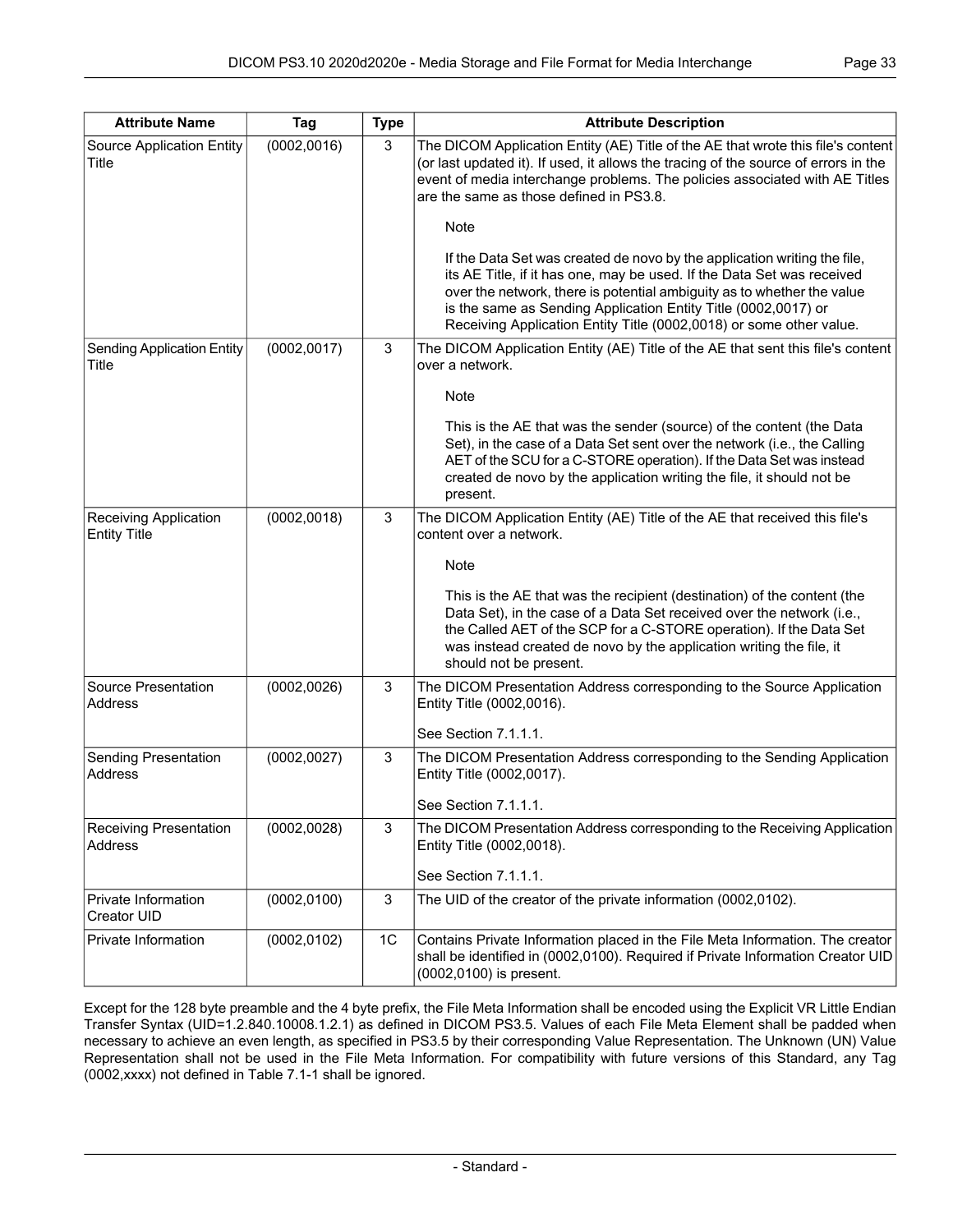Values of all Tags (0002,xxxx) are reserved for use by this Standard and later versions of DICOM. Data Elements with a group of 0002 shall not be used in Data Sets other than within the File Meta Information.

Note

<span id="page-33-0"></span>[PS3.5](part05.pdf#PS3.5) specifies that Elements with Tags (0001,xxxx), (0003,xxxx), (0005,xxxx), and (0007,xxxx) shall not be used.

#### <span id="page-33-1"></span>**7.1.1 DICOM File Meta Information Attributes**

### **7.1.1.1 Presentation Address Attributes**

The encoding of the presentation address depends on the network transport protocol.

For objects exchanged using the [PS3.8](part08.pdf#PS3.8) DICOM Upper Layer Protocol for TCP/IP, the presentation address shall be encoded as a URI consisting of the scheme "dicom" followed by a colon, then either the fully qualified host name or IP address, followed by a colon and then the port number. E.g., "dicom:127.0.0.1:104", "dicom:myhost.mydomain.com:104".

For objects exchanged using the [PS3.18](part18.pdf#PS3.18) Web Services, the presentation address shall be encoded as the absolute URL of the endpoint of the base of the resource or service, sufficient to identify the system. E.g., "http://myhost.mydomain.com:80/wado-rs/". The presentation address is not expected to be the complete address of the resource. The scheme shall be "http", regardless of whether secure transport was actually used or not.

<span id="page-33-2"></span>Note

For security reasons, care should be taken to assure that no access credentials such as usernames, passwords or authen tication token parameters are encoded in the presentation address.

### **7.2 Data Set Encapsulation**

Each File shall contain a single Data Set representing a single SOP Instance related to a single SOP Class (and corresponding IOD).

Note

A file may contain more than a single 2D image frame as specific IODs may be defined to include multiple frames.

The Transfer Syntax used to encode the Data Set shall be the one identified by the Transfer Syntax UID of the DICOM File Meta In formation.

Note

- 1. The Transfer Syntax used to encode the Data Set cannot be changed within the Data Set; i.e., the Transfer Syntax UID Data Element may not occur anywhere within the Data Set, e.g., nested within a Sequence Item.
- 2. A DICOM Data Set does not include its total length. The end of the file indication provided by the DICOM File Service (see [Section](#page-39-0) 8.4) is the only indication of the end of the Data Set.

<span id="page-33-3"></span>The last Data Element of a Data Set may be Data Element (FFFC,FFFC) if padding of a Data Set is desired when a file is written. The Value of this Data Set Trailing Padding Data Element (FFFC,FFFC) has no significance and shall be ignored by all DICOM im plementations reading this Data Set. File-set Readers or Updaters shall be able to process this Data Set Trailing Padding (FFFC,FFFC) either in the Data Set following the Meta Information or in Data Sets nested in a Sequence (see [PS3.5](part05.pdf#PS3.5)).

## **7.3 Support of File Management Information**

The DICOM File Format does not include file management information in order to avoid duplication with functions related to the Media Format Layer. If necessary for a given DICOM Application Profile, the following information should be offered by the Media Format Layer:

- a. File content owner identification;
- b. File access statistics (e.g., date and time of creation);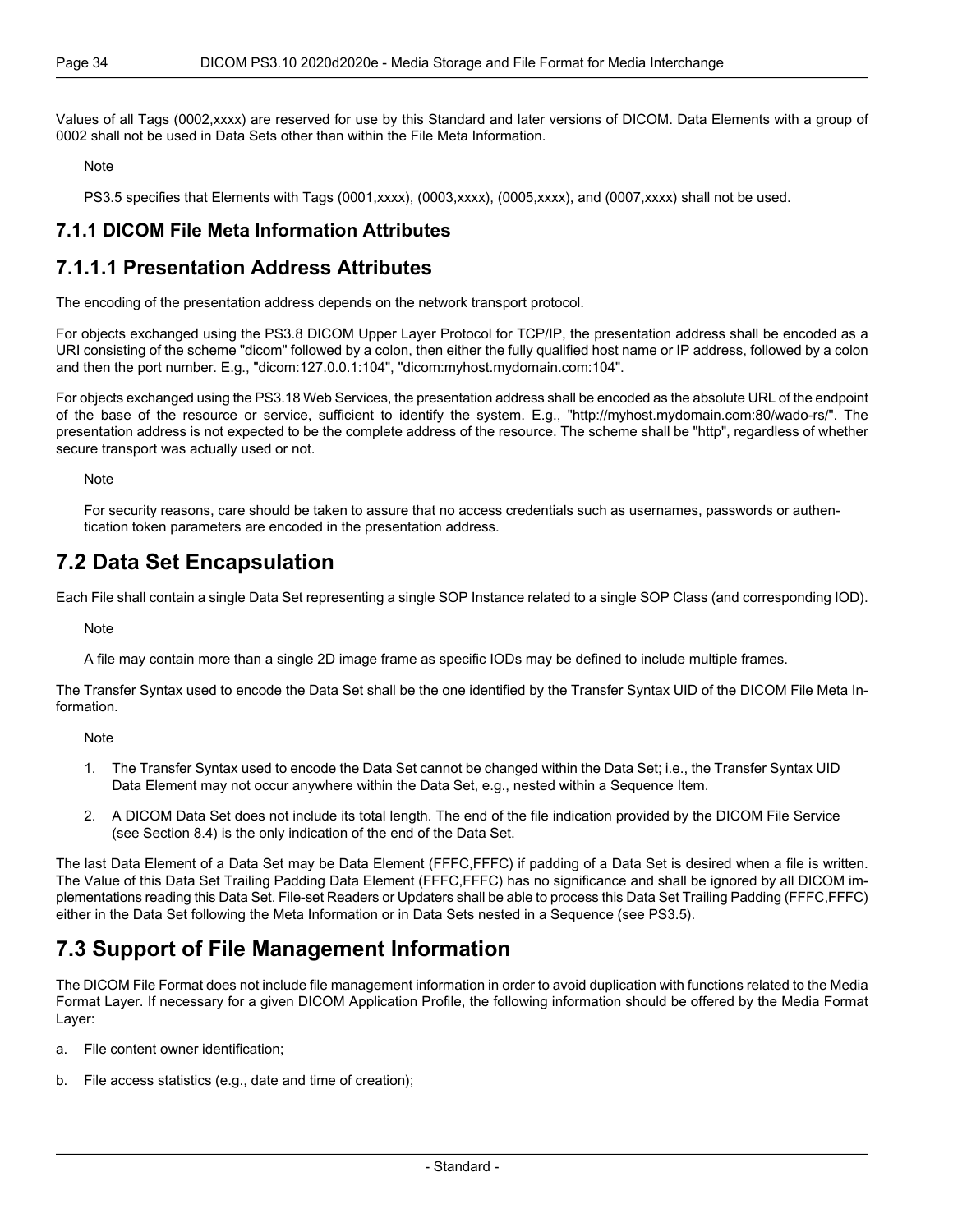<span id="page-34-0"></span>d. Physical media access control (e.g., write protect).

### **7.4 Secure DICOM File Format**

A Secure DICOM File shall contain a single DICOM File encapsulated with the Cryptographic Message Syntax as defined in RFC3369. Depending on the cryptographic algorithms used for encapsulation, a Secure DICOM File can provide one or more the following se curity properties:

- Data Confidentiality (by means of encryption)
- Data Origin Authentication (by means of certificates and digital signatures)
- Data Integrity (by means of digital signatures)

<span id="page-34-1"></span>In addition, a Secure DICOM File offers the possibility to communicate encryption keys and certificates to the intended recipients by means of key transport, key agreement or symmetric key-encryption key schemes.

### **7.5 Security Considerations for DICOM File Format**

The DICOM File Format has a potential security vulnerability when the 128-byte File Preamble contains malicious executable content. Such malicious executable content may also refer to other malicious content in the file hidden within Data Elements of the File Meta Information or the Data Set.

Depending upon the use and purpose of a particular application it may be appropriate to:

- Sanitize the preamble, such as by:
	- Verifying that the preamble is:
		- all zeroes, or
		- begins with a valid magic number for recognized dual format content (e.g., TIFF or BigTIFF), or
		- contains other known safe content.
	- Clearing the preamble regardless of its content

**Note** 

This will prevent use by applications that depend on the non-DICOM format, if the dual format capability has been used.

• Testing explicitly for executable preamble contents.

**Note** 

The proper response to the presence of executable content depends upon the purpose of the application, but generally, legitimate executable content will not be found in a DICOM File. A hypothetical example of an exception would be if the file contained its own executable viewer; this is sufficiently unlikely as to be not worth considering.

- Test explicitly for executable content anywhere within the DICOM File.
- Validate that the DICOM values, structures and content comply with the standard encoding rules and the IOD of the specified SOP Class, including Private Data Elements.

**Note** 

Validation that Data Element Values comply with their Value Representation may partially mitigate the risk of hidden ma licious content, but it may be necessary to remove or analyze the contents of opaque binary data in OB or other binary numeric value Data Elements, whether they be Standard or Private Data Elements. The VR of Private Data Elements may not be known. Without an executable preamble, such hidden content may not be directly executable, but may still serve as a repository of malicious code to be activated by some other accompanying exploit.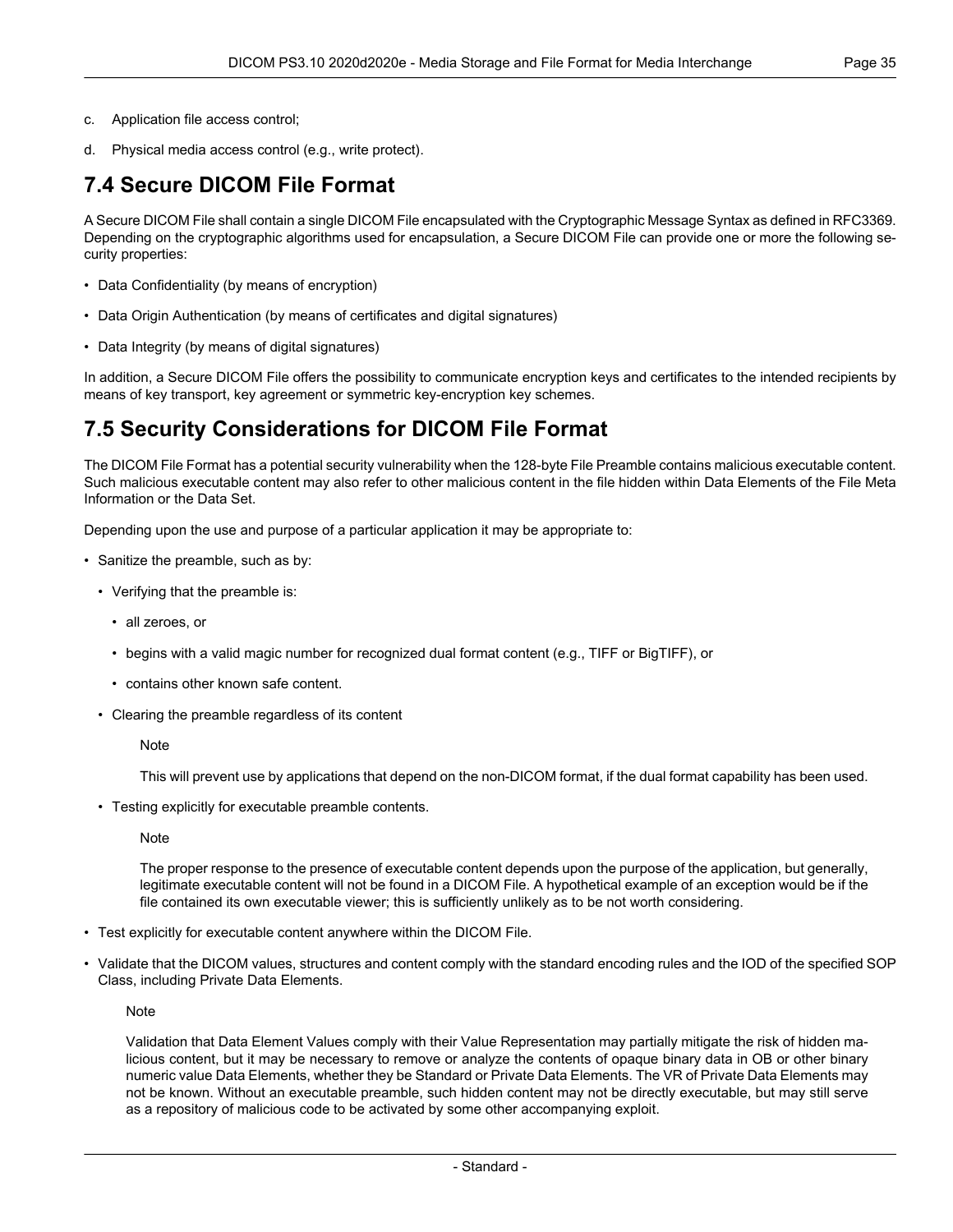• Validate that the contents are of the appropriate SOP Classes.

• Validate that DICOM File Format files created for HTTP requests and responses do not contain such malicious content.

Note

For example, it may be appropriate for an archive that stores and retrieves PS3.10 Files to verify and validate both input and output, rather than store and retrieve files without checking the content.

The proper response to a validation failure depends upon the purpose of the application. Validation might be performed on input, output, or both.

Note

For example, an archive may choose to sanitize SOP Instances upon receipt, sanitize SOP Instances upon retrieval, validate the structure and fail storage requests for SOP Instances that fail validation, or other behavior based on the product purpose and the threat environment. This behavior is not specified by DICOM because the product purpose and the threat environment are highly dependent upon the application.

An implementation shall describe in its Conformance Statement its behavior with respect to sanitization of the preamble and any other validation performed.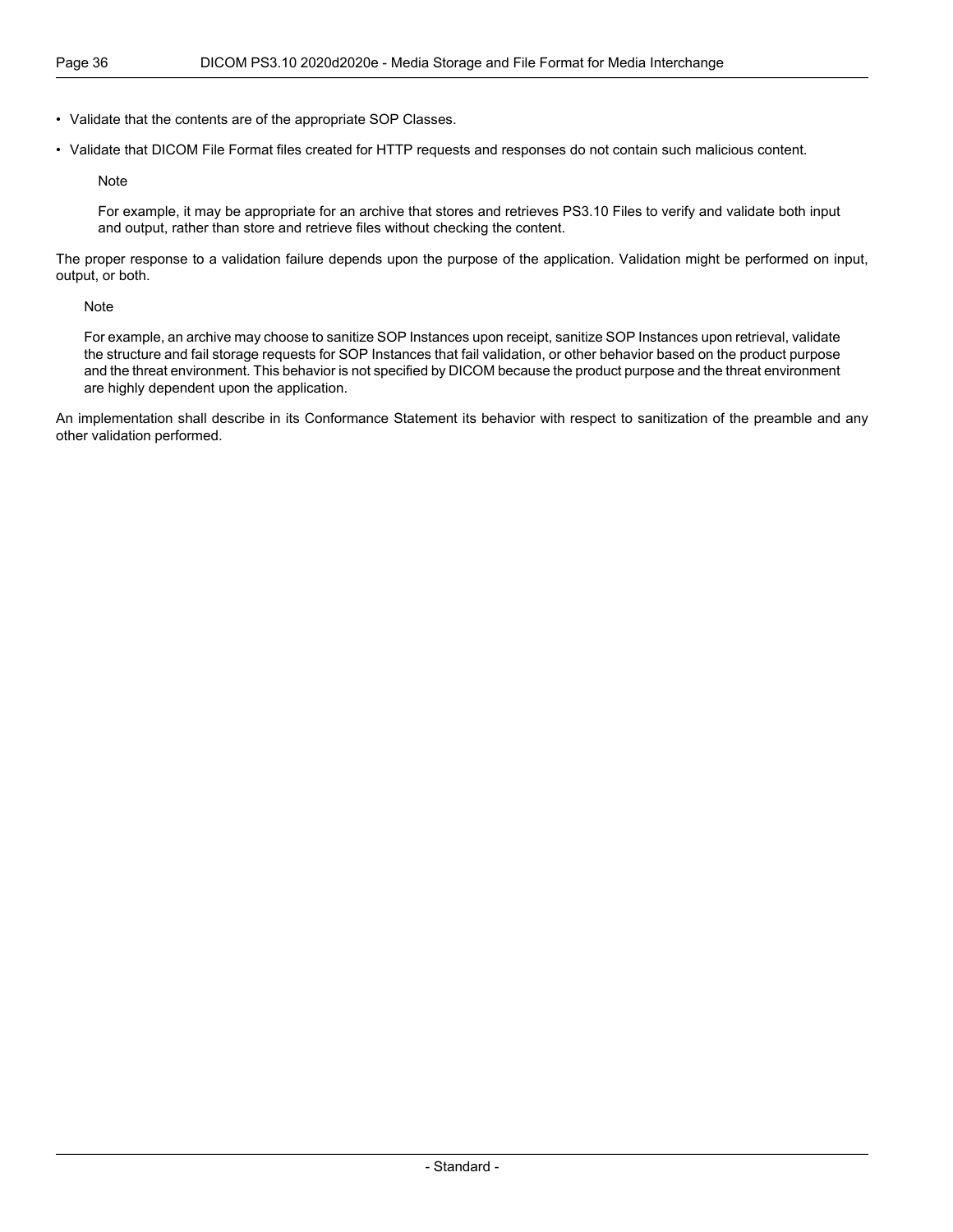## <span id="page-36-0"></span>**8 DICOM File Service**

The DICOM File Service specifies an abstract view of files from the point of view of a service user in the Data Format Layer. Constraining access to the content of files by Application Entities through such a DICOM File Service ensures independence of the Data Format Layer functions from specific Media Format and Physical Media selections.

#### Note

This DICOM File Service definition is abstract in the sense that it is only the specification of a boundary. Its focus is limited to the aspects directly related to the access to the data structures of the Media Format Layer (not the specifications of the data structures themselves). Even though the DICOM File Service may be described by means of a number of abstract primitives such as read, write, delete, etc., it is not intended to be the definition of an Application Programming Interface (API).

The DICOM File Service specified for Media Storage offers a basic service, simple enough to be supported by a wide range of commonly available Media Format (or file systems), but rich enough to provide the key functions to effectively manage files and access their content. The following sections specify the minimum mandatory requirements that shall be met by any physical media and associated media format to comply with the DICOM Media Storage model.

#### Note

<span id="page-36-1"></span>It is acceptable that a specific Media Format offers more file services than those specified in the DICOM File Service. Such services may be internal to an implementation (i.e., not visible through the data structures on the Storage Media). Their usage is beyond the scope of the DICOM Standard. However, in cases where such services are reflected in the file structures of the Media format Layer or in the Data Set encoding an Information Object, the extension of such services in a manner that jeopardizes interoperability should not be done (e.g., File IDs longer than specified in the DICOM File Service).

### **8.1 File-set**

The DICOM File Service offers the ability to create and access one or more files in a File-set. A File-set is a collection of files that share a common naming space within which File IDs (see [Section](#page-37-0) 8.2) are unique. No semantics is attached to the order of Files within a File-set.

Note

- 1. The DICOM File Service does not require that Files within a File-set be simultaneously accessible (e.g., sequentially accessed media such as tapes are supported).
- 2. The DICOM File Service does not explicitly include the notion of distributing a File-set or a File across multiple "volumes/physical medium". However the transparent support by the Media Format Layer of such a feature is not pre cluded.

A File ID naming space (corresponding to a File-set) shall be associated with an appropriate feature of a Media Format defined structure. This mapping shall be specified in [PS3.12](part12.pdf#PS3.12) for each Media Format specification (this is integral to the specification of the relationship between any specific Media Format services and the DICOM File Services defined in this Part).

Note

An example of such a relationship is to map the File ID naming space to a volume in a personal computer Media Format or a partition in a workstation File System on a removable medium. Another example is to map the File ID naming space to a directory and its tree of sub-directories. In this case it could offer the possibility of supporting multiple File-sets (one per dir ectory) on the same physical medium. Each File-set would have its own DICOMDIR File. To ensure interoperability, [PS3.12](part12.pdf#PS3.12) shall specify these specific mapping rules between the directories and the File ID naming space of a File-set (including the rules to unambiguously locate the DICOMDIR File).

A single File with the File ID DICOMDIR shall be included in each File-set.

Each File-set shall be uniquely identified by a File-set UID that shall be registered according to the UID registration rules specified in [PS3.5](part05.pdf#PS3.5). When Files are added or removed from a File-set, the File-set UID shall not change.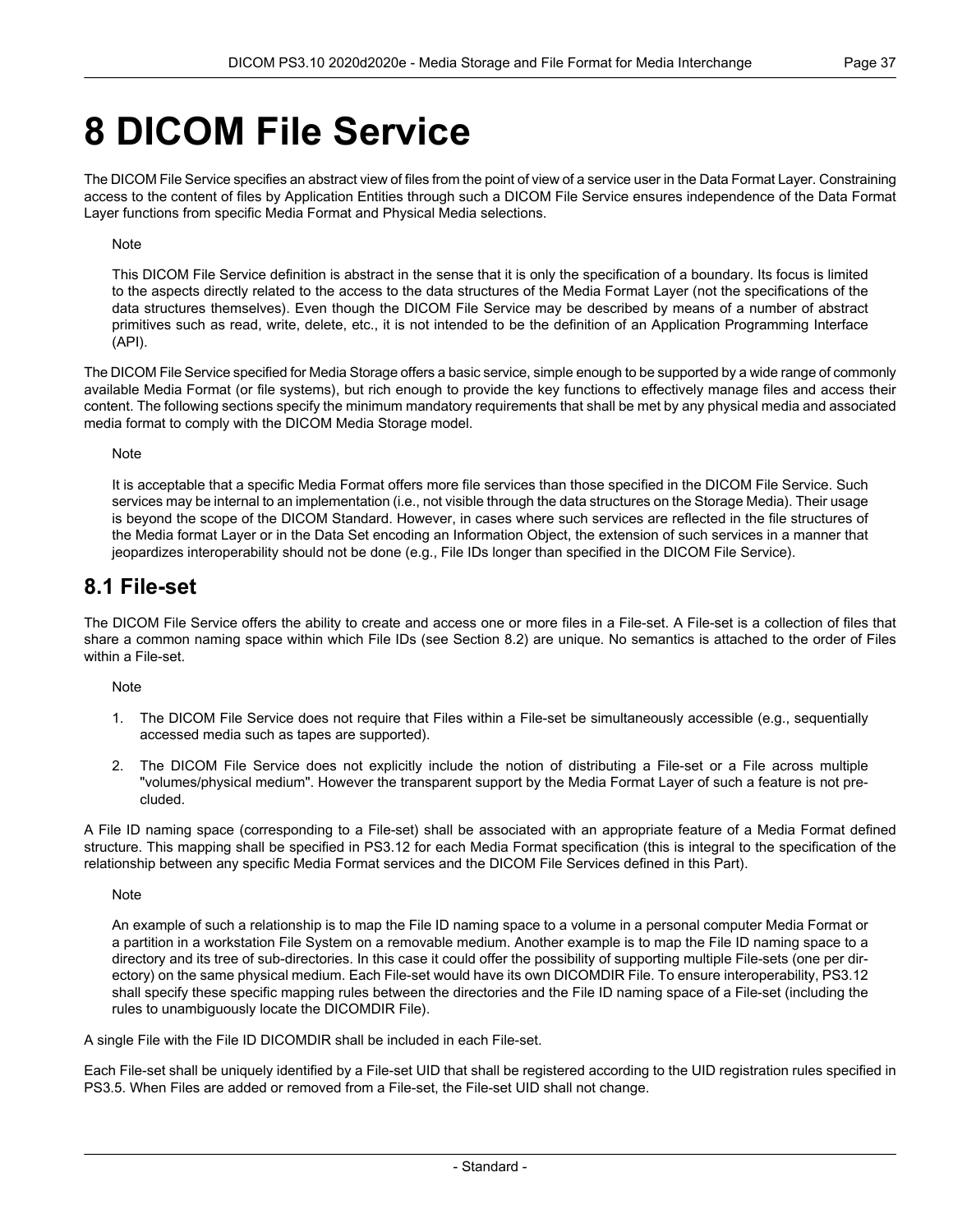A File-set may also be identified by a File-set ID, which provides a simple (but possibly not globally unique) human readable reference. A File-set ID is string of zero (0) to sixteen (16) characters from the subset of the G0 repertoire of ISO 8859 (see [Section](#page-39-1) 8.5). A File set ID may be associated or mapped to an appropriate identifier at the Media Format Layer.

Note

- 1. Continuing with the personal computer Media Format example used first in the previous note, a File-set ID may be defined to be identical to a volume label.
- 2. Non-DICOM Files (Files with a content not formatted according to the requirements of this Part of the DICOM Standard) may be present in a File-set. Such files should not contain the DICOM File Meta Information specified in [Table](#page-31-0) 7.1-1 and may not be referenced by the DICOM Media Storage Directory (see [Section](#page-39-2) 8.6).

<span id="page-37-0"></span>A File-set Descriptor File (a "readme" file) may also be attached to a File-set. See [PS3.3](part03.pdf#PS3.3) for a detailed specification of the Basic Dir ectory IOD.

### **8.2 File IDs**

Files are identified by a File ID that is unique within the context of a File-set. A File ID is an ordered sequence of File ID Components. A File ID may contain one to eight components. Each Component is a string of one to eight characters from a subset of the G0 repertoire of ISO 8859 (see [Section](#page-39-1) 8.5)

Such a structure for File IDs (a sequence of components) allows the DICOM File Service to organize file selection in a hierarchical mode. No conventions are defined by the DICOM Standard for the use of the structure of File IDs components and their content (except for the reserved File ID DICOMDIR, see [Section](#page-39-2) 8.6). Furthermore, no semantics shall be conveyed by the structure and content of such File IDs. This implies that when a File ID is assigned to any File in a File-set, the creating DICOM Application Entity may choose to structure the File ID as it wishes. Any other AE reading existing files or creating new files shall not be required to know any semantics the original creator may have associated with such a structure.

The File ID used to access a File through the abstract DICOM File Service is not necessarily the sole file identifier. The interchange Media Format (file system) may allow multiple file names to address the same physical file. Any use of alternate file names is beyond the scope of the DICOM Standard.

**Note** 

- 1. A DICOM File ID is equivalent to the commonly used concept of "path name" concatenated with a "file name". An example of a valid DICOM File ID with four components shown separated by backslashes is:SUBDIR1\SUBDIR2\SUBDIR3\AB- CDEFGH
- 2. As specified in the DICOM Storage Media Model, no semantics is attached to File ID content and structure as it relates to the DICOM Information Objects stored in these files. If used, the hierarchical structure simply provides a means to organize the Files of a File-set and facilitate their selection.
- <span id="page-37-1"></span>3. The DICOM File Service does not specify any "separator" between the Components of the File ID. This is a Value Representation issue that may be addressed in a specific manner by each Media Format Layer. In DICOM IODs, File ID Components are generally handled as multiple Values and separated by "backslashes". There is no requirement that Media Format Layers use this separator.
- 4. DICOM files stored on interchange media may have an alternate file name or link that uses less restricted file names, such as a filename extension (e.g., ".dcm" in accordance with RFC3240).

### **8.3 File Management Roles and Services**

When DICOM Application Entities participate in the exchange of information by the interchange of Storage Media, they perform through the DICOM File Service a number of Media Storage Services:

- a. M-WRITE, to create new files in a File-set and assign them a File ID;
- b. M-READ to read existing files based on their File ID;
- c. M-DELETE to delete existing files based on their File ID;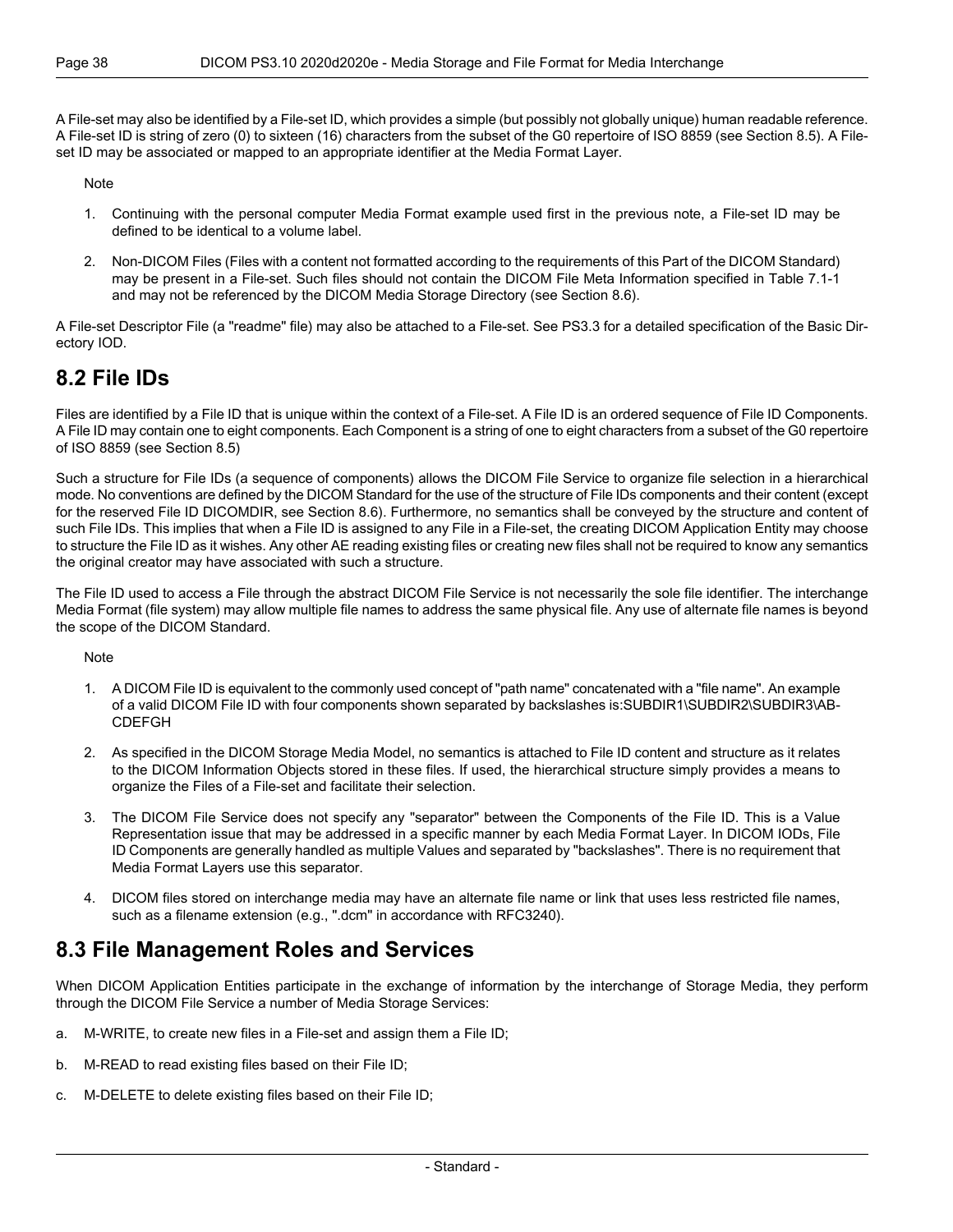- d. M-INQUIRE FILE-SET to inquire free space available for creating new files within the File-set;
- e. M-INQUIRE FILE to inquire date and time of file creation (or last update if applicable) for any file within the File-set.

A DICOM Application Entity may take one or more of the following three roles:

- a. File-set Creator (FSC). Such an Application Entity, exercises this role by means of M-WRITE Operations to create the DICOMDIR File (see [Section](#page-39-2) 8.6) and zero or more DICOM Files;
- b. File-set Reader (FSR). Such an Application Entity, exercises this role by means of M-READ Operations to access one or more Files in a File-set. A File-set Reader shall not modify any of the files of the File-set (including the DICOMDIR File);
- File-set Updater (FSU). Such an Application Entity, exercises this role by means of M-READ, M-WRITE, and M-DELETE Operations. It reads, but shall not modify, the content of any of the DICOM files in a File-set except for the DICOMDIR File. It may create additional Files by means of an M-WRITE or delete existing Files in a File-set by means of an M-DELETE.

Note

Although a File-set Updater (FSU) may include the functions corresponding to a File-set Creator (FSC) and a File-set Reader (FSR), it is not required that implementations supporting an FSU role also support an FSC or an FSR role.

The use of the concept of roles in DICOM Conformance Statements will result in a more precise expression of the capabilities of im plementations supporting DICOM Media Storage. Conforming implementations shall support one of the following choices:

- a. File-set Creator,
- b. File-set Reader,
- c. File-set Creator and File-set Reader,
- d. File-set Updater,
- e. File-set Updater and File-set Creator,
- f. File-set Updater and File-set Reader,
- <span id="page-38-0"></span>g. File-set Updater, File-set Creator and File-set Reader.

Based on the roles supported by a DICOM Application Entity, the DICOM File Service shall support the Media Operations defined in [Table](#page-38-0) 8.3-1.

| <b>Media Operations</b><br><b>Roles</b> | <b>M-WRITE</b> | <b>M-READ</b> | <b>M-DELETE</b> | <b>M-INQUIRE FILE-SET</b> | <b>M-INQUIRE FILE</b> |
|-----------------------------------------|----------------|---------------|-----------------|---------------------------|-----------------------|
| <b>FSC</b>                              | Mandatory      | Not required  | Not required    | Mandatory                 | Not required          |
| <b>FSR</b>                              | Not required   | Mandatory     | Not required    | Not required              | Mandatory             |
| FSC+FSR                                 | Mandatory      | Mandatory     | Not required    | Mandatory                 | Mandatory             |
| <b>FSU</b>                              | Mandatory      | Mandatory     | Mandatory       | Mandatory                 | Mandatory             |
| FSU+FSC                                 | Mandatory      | Mandatory     | Mandatory       | Mandatory                 | Mandatory             |
| FSU+FSR                                 | Mandatory      | Mandatory     | Mandatory       | Mandatory                 | Mandatory             |
| FSU+FSC+FSR                             | Mandatory      | Mandatory     | Mandatory       | Mandatory                 | Mandatory             |

#### **Table 8.3-1. Media Operations and Roles**

#### Note

1. Media Preparation is outside the scope of this Part of the DICOM Standard. However it is assumed to be performed by the FS Creator.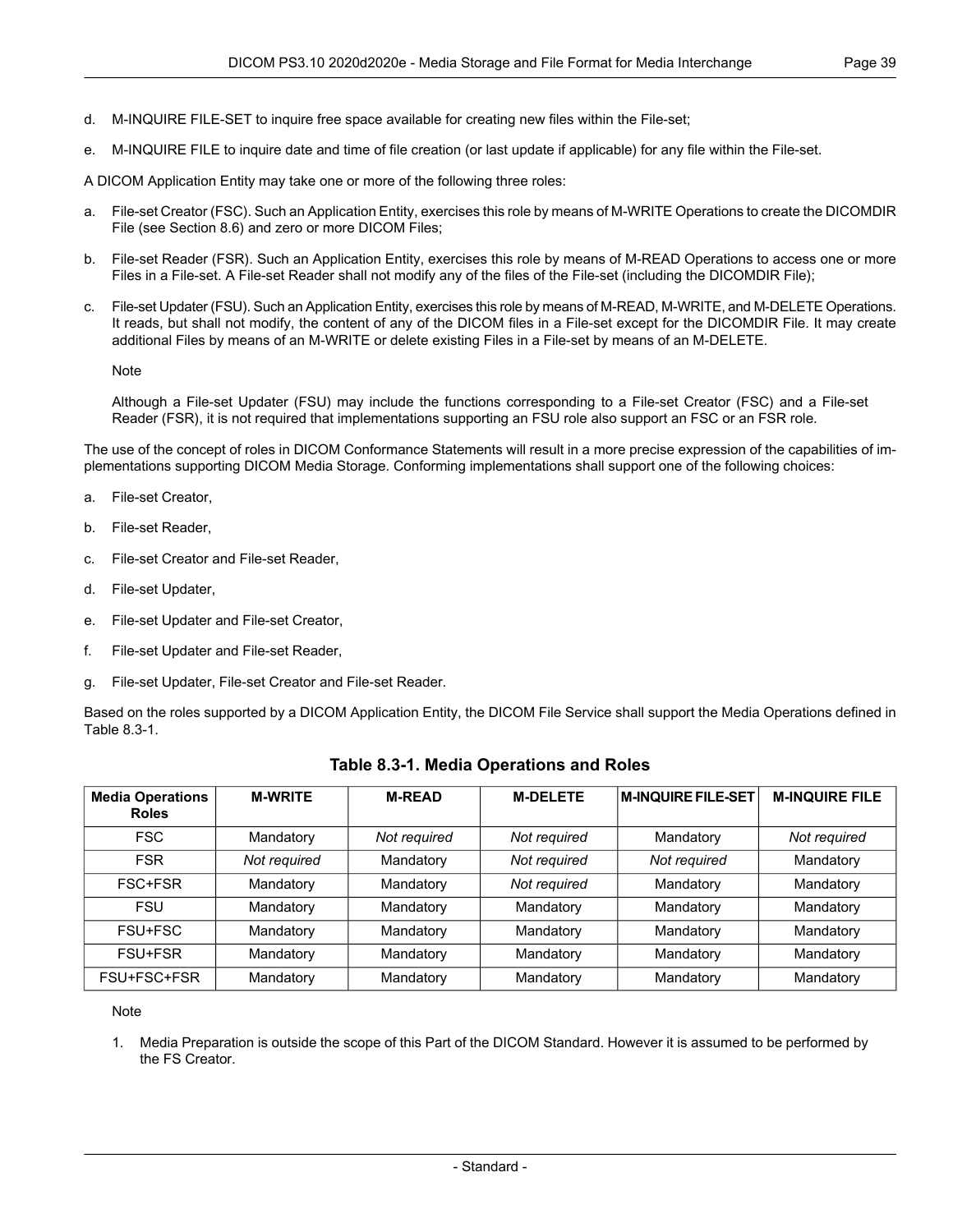- 2. The DICOM File Service does not require that file update capabilities (e.g., append) be supported by every Media Format Definition selected. The non-support of such file update capabilities to the DICOMDIR File may simply result in having to delete and create a new file in order to keep the directory information consistent.
- 3. If the content of a file needs to be updated or changed by an FSU, it is considered by this Part of the DICOM Standard as an M-DELETE Operation followed by an M-WRITE Operation. The FSU is responsible for ensuring the internal consistency of the File and its conformance to PS3.10 and the specific SOP Class stored, exactly as if the FSU was creating a new File. In particular, if an FSU implementation needs to update the file content but is not able to recognize and fully process the content of the File Preamble (see [Section](#page-30-1) 7.1), it may consider setting the first four bytes of the Preamble to "DICM" followed by 124 bytes to 00H. This would avoid introducing inconsistencies between the content of the File Preamble and the remainder of the file content. An example of this situation may occur when a TIFF IFD 0 Offset in the File Preamble points at a further TIFF IFD embedded in the DICOM Data Set, and the update operation changes the location of this embedded TIFF IFD.

### <span id="page-39-0"></span>**8.4 File Content Access**

The DICOM File Service offers the ability to access the content of any File of a File-set. The File content is an ordered string of zero or more bytes, where the first byte is at the beginning of the file and the last byte at the end of the File.

**Note** 

This File content definition as an ordered string of bytes is related to the view provided at the DICOM File Service level. It may not correspond to the physical ordering of bytes of data on a specific medium.

The DICOM File Service shall manage the delimitation of the end of the File by ensuring the user of the File Service that read access beyond the last byte will be detected and reported to the DICOM File Service user. This delimitation function is performed by the Media Format Layer.

The DICOM File Service shall offer the ability:

- a. for an FSR or FSU to perform an M-READ to read zero or more bytes of the content of a File;
- <span id="page-39-1"></span>b. for an FSC or FSU to perform an M-WRITE to write one or more bytes making the content of a File.

Note

The DICOM File Service does not require any specific capability for the selective read access or write access of the content of a file (e.g., seek or append). However it does not restrict specific Media Format definitions to support such features.

### **8.5 Character Set**

File IDs and File-set IDs shall be character strings made of characters from a subset of the G0 repertoire of ISO 8859. The following characters form this subset:

A, B, C, D, E, F, G, H, I, J, K, L, M, N, O, P, Q, R, S, T, U, V, W, X, Y, Z (uppercase)

1, 2, 3, 4, 5, 6, 7, 8, 9, 0 and \_ (underscore)

**Note** 

- <span id="page-39-2"></span>1. This is the character set defined for Control Strings (Value Representation CS - see [PS3.5\)](part05.pdf#PS3.5) except that SPACE is not included.
- 2. This character set is selected to limit characters in File IDs and File-set IDs to those that do not conflict with reserved characters and delimiters in the file systems defined in [PS3.12](part12.pdf#PS3.12). Component delimiters or other required demarcations defined in [PS3.12](part12.pdf#PS3.12) are not part of File IDs or File-set IDs

## **8.6 Reserved DICOMDIR File ID**

A single File with a File ID, DICOMDIR, shall exist as a member of every File-set. This File ID is made of a single Component (see [Section](#page-37-0) 8.2 for the File ID structure). It contains the DICOM Media Storage Directory (see [PS3.3](part03.pdf#PS3.3) for detailed specification of the Basic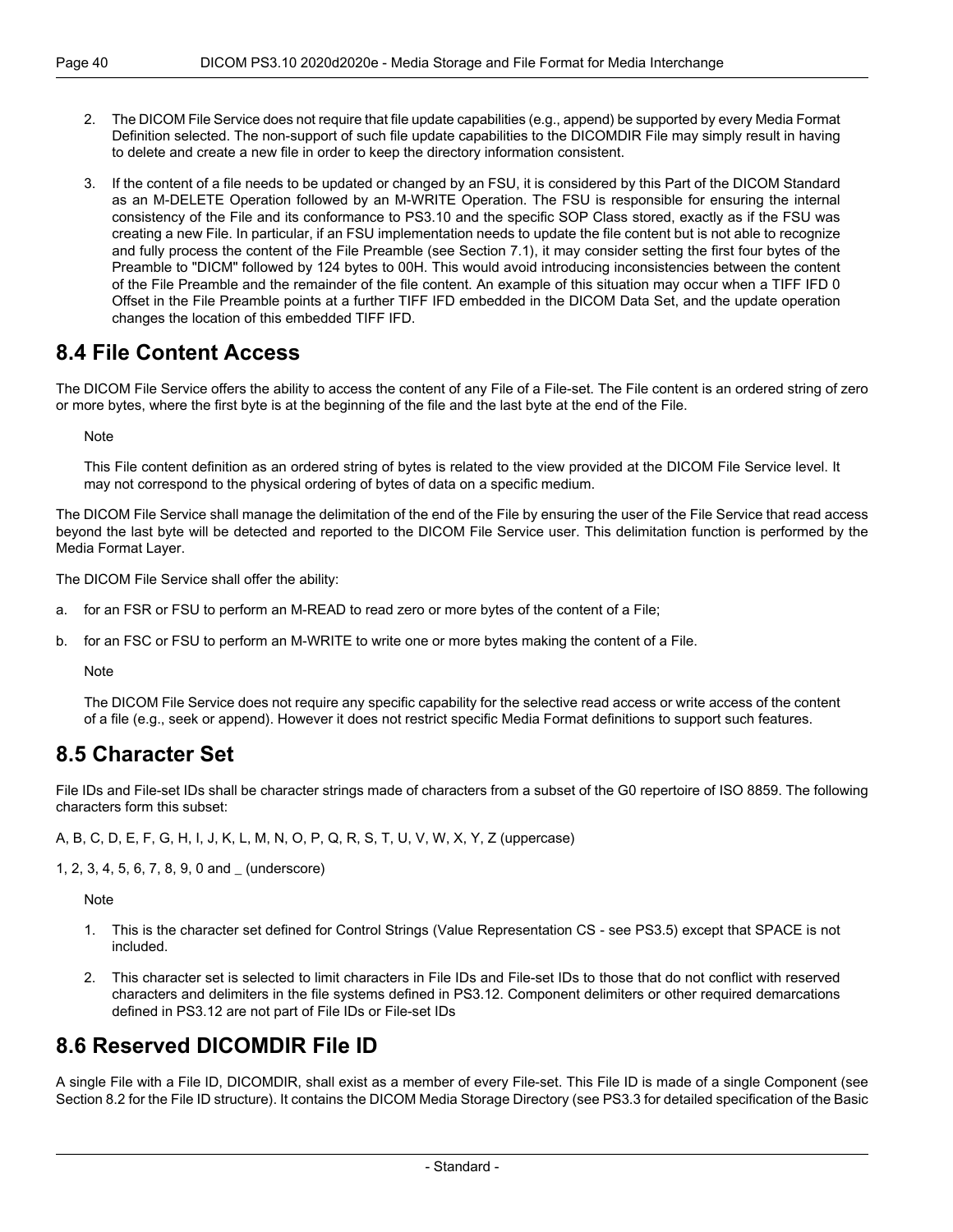Directory IOD), which includes general information about the whole File-set. This general information is always present, but optionally the directory content may be left empty in environments where it would not be needed. If the DICOMDIR File does not exist in a File set, the File-set does not conform to PS3.10. The DICOMDIR shall not reference Files outside of the File-set to which it belongs.

Note

- 1. An example of the content of the DICOMDIR File may be found in [Annex](#page-44-0) A.
- 2. If one chooses to map the origin of a File-set to a specific directory node in a specific Media Format, the File IDs, including the DICOMDIR File IDs, would be relative to this directory node path name.

The DICOMDIR File shall use the Explicit VR Little Endian Transfer Syntax (UID=1.2.840.10008.1.2.1) to encode the Media Storage Directory SOP Class. The DICOMDIR File shall comply with the DICOM File Format specified in Section 7 of this Standard. In partic ular the:

- a. SOP Class UID in the File Meta Information (header of the DICOMDIR File) shall have the Value specified in [PS3.4](part04.pdf#PS3.4) of this Standard for the Media Storage Directory SOP Class;
- b. SOP Instance UID in the File Meta Information (header of the DICOMDIR File) shall contain the File-set UID Value. The File-set UID is assigned by the Application Entity that created the File-set (FSC role, see [Section](#page-37-1) 8.3) with zero or more DICOM Files. This File-set UID Value shall not be changed by any other Application Entities reading or updating the content of the File-set.

#### Note

- 1. This policy reflects that a File-set is an abstraction of a "container" within which Files may be created or read. The File set UID is related to the "container" not its content. A File-set in the DICOM File Service is intended to be mapped to a supporting feature of a selected Media Format (e.g., volume or partition).
- 2. The Standard does not prevent the making of duplicate copies of a File-set (i.e., a File-set with the same File-set UID). However, within a managed domain of File-sets, a domain specific policy may be used to prevent the creation of such duplicate File-sets.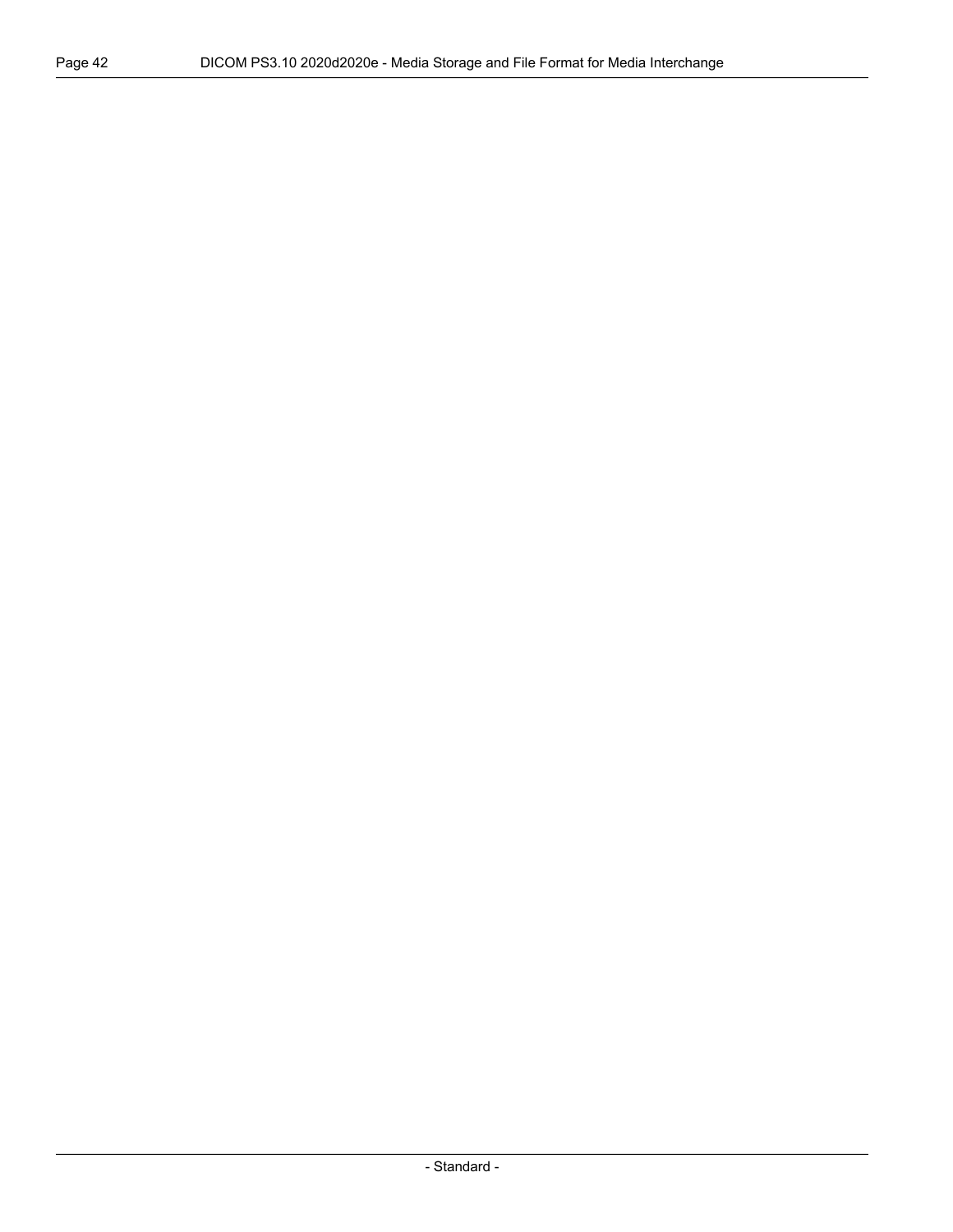## <span id="page-42-0"></span>**9 Conformance Requirements**

An implementation of PS3.10 shall:

- a. have a Conformance Statement based on a [PS3.11](part11.pdf#PS3.11) Application Profile in accordance with the framework defined in [PS3.2,](part02.pdf#PS3.2) which will include addressing the Security Requirements defined in [Section](#page-34-1) 7.5;
- b. meet the requirements of the DICOM File Format as specified in [Section](#page-30-0) 7;
- c. support the DICOM File Service as specified in [Section](#page-36-0) 8, in one or more of the roles identified in [Section](#page-37-1) 8.3;
- d. perform the Media Operations defined in [Table](#page-38-0) 8.3-1 according to the role supported;
- e. support the DICOMDIR File with a content as specified in the Media Storage Directory SOP Class in [PS3.4.](part04.pdf#PS3.4)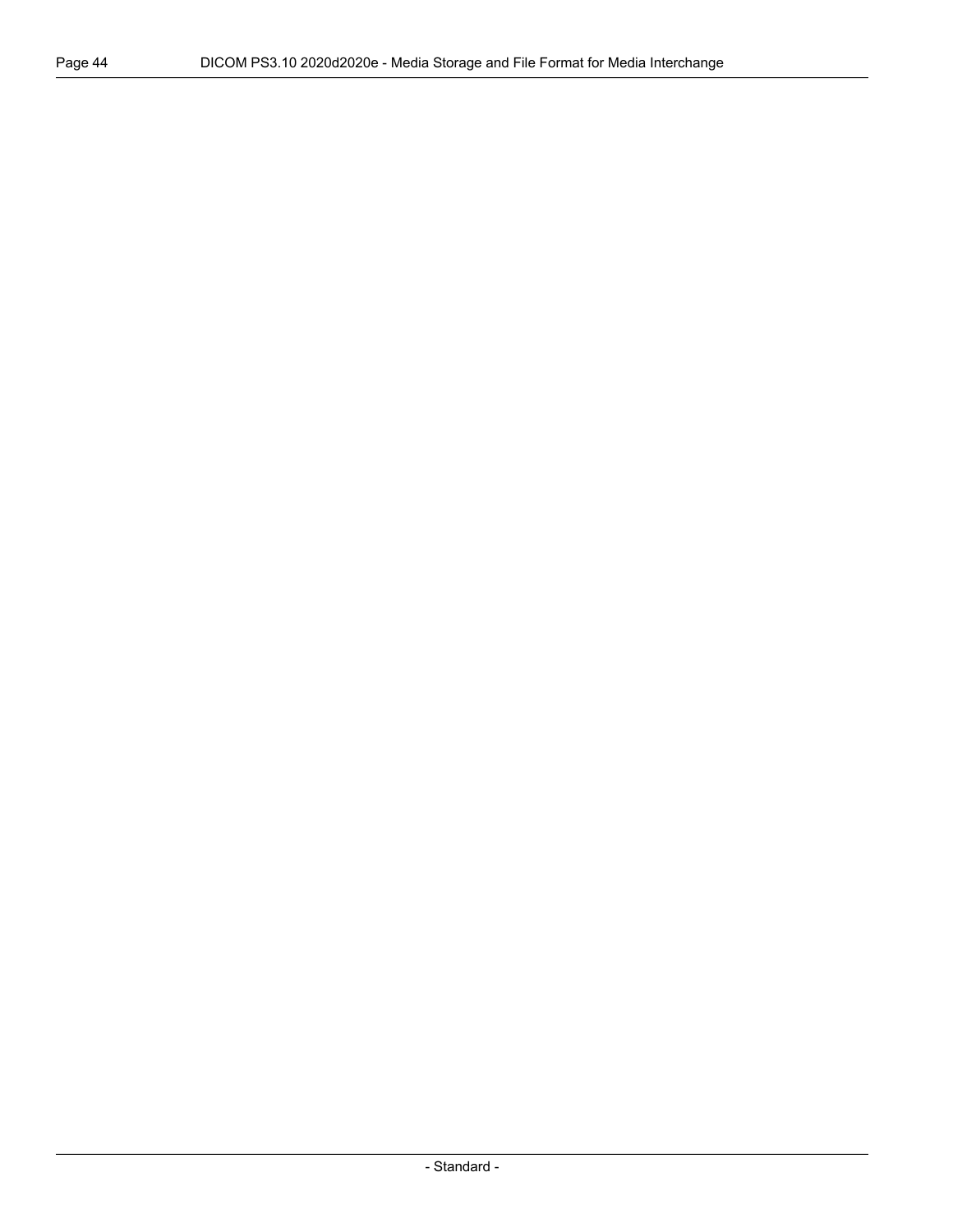# <span id="page-44-0"></span>**A Example of DICOMDIR File Content (Informative)**

<span id="page-44-1"></span>This Annex provides an example of a File content that is based on selected aspects of the example introduced in [PS3.3](part03.pdf#PS3.3) for the Basic Directory Information Object. This is not a normative Annex. It is only an illustration, which is simply intended to help the reader better understand the organization of a DICOM Directory stored in a DICOMDIR File.

## **A.1 Simple Directory Content Example**

<span id="page-44-2"></span>[Table](#page-44-2) A.1-1 shows in a simplified manner, the content of a simple DICOMDIR File. Values of elements are noted between square brackets (e.g., [1.2.840.10008.34.7.6]). Byte Offsets are shown by symbolic Values noted between brackets (e.g., {1493}).

| Media Storage SOP Instance UID [1.2.840.23856.36.45.3]             |
|--------------------------------------------------------------------|
|                                                                    |
|                                                                    |
|                                                                    |
|                                                                    |
|                                                                    |
|                                                                    |
|                                                                    |
|                                                                    |
|                                                                    |
|                                                                    |
|                                                                    |
|                                                                    |
|                                                                    |
|                                                                    |
|                                                                    |
| This Data Element Value includes the following Sequence of Items.  |
|                                                                    |
|                                                                    |
| Offset of the next Directory Record in Directory Entity (not shown |
|                                                                    |
|                                                                    |
|                                                                    |
|                                                                    |
| Item Data Element (includes the following Data Elements)           |

#### **Table A.1-1. Directory Content Example**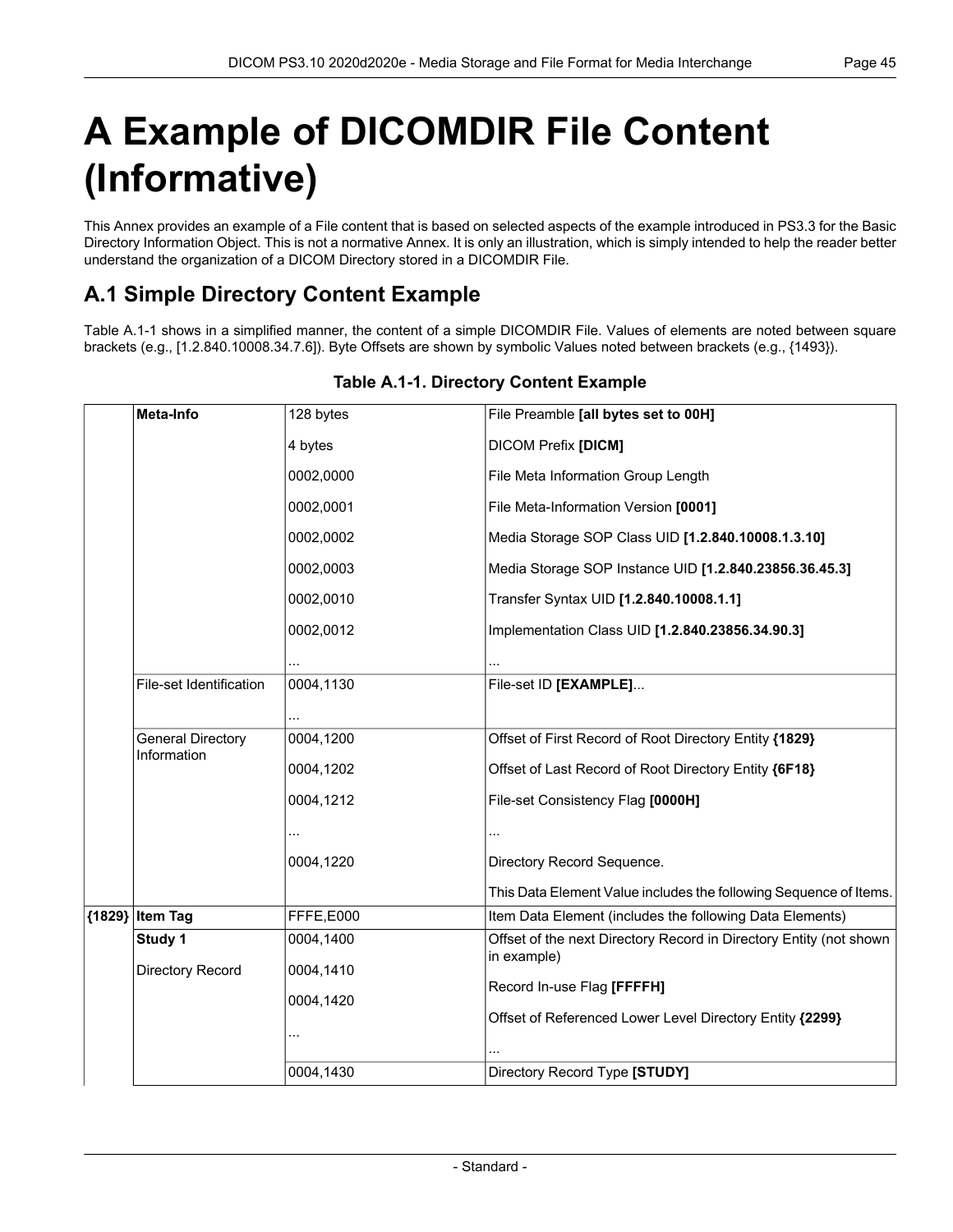|          | Selection Keys        | 0020,000D | Study Instance UID [1.2.840.4656.23.4568745]                         |
|----------|-----------------------|-----------|----------------------------------------------------------------------|
|          |                       |           |                                                                      |
|          |                       | 0020,0010 | Study ID [srt78UJ]                                                   |
|          |                       |           |                                                                      |
|          | Item Delimitation Tag | FFFE,E00D | Item Delimitation Tag is present only if Item is of undefined length |
| {2299}   | <b>Item Tag</b>       | FFFE,E000 | Item Data Element (includes the following Data Elements)             |
|          | Series <sub>1</sub>   | 0004,1400 | Offset of the next Directory Record in Directory Entity (not shown   |
|          | Directory Record      | 0004,1410 | in example)                                                          |
|          |                       |           | Record In-use Flag [OFFFFH]                                          |
|          |                       | 0004,1420 | Offset of Referenced Lower Level Directory Entity {2681}             |
|          |                       |           |                                                                      |
|          |                       |           |                                                                      |
|          |                       | 0004,1430 | Directory Record Type [SERIES]                                       |
|          | Selection Keys        | 0008,0060 | Modality [NM]                                                        |
|          |                       | 0020,0011 | Series Number [2]                                                    |
|          |                       |           |                                                                      |
|          | Item Delimitation Tag | FFFE,E00D | Item Delimitation Tag is present only if Item is of undefined length |
| ${2681}$ | <b>Item Tag</b>       | FFFE,E000 | Item Data Element (includes the following Data Elements)             |
|          | Image 1               | 0004,1400 | Offset of the next Directory Record in Directory Entity {3419}       |
|          | Directory Record      | 0004,1410 | Record In-use Flag [FFFFH]                                           |
|          |                       | 0004,1420 | Offset of Referenced Lower Level Directory Entity [00000000H]        |
|          |                       |           |                                                                      |
|          |                       | 0004,1430 | Directory Record Type [IMAGE]                                        |
|          |                       | 0004,1500 | Referenced File ID [DIR\TDRI\3856G3]                                 |
|          |                       | 0004,1510 | Referenced SOP Class UID in File [1.2.840.10008.5.1.4.1.1.5]         |
|          |                       | 0004,1511 | Referenced SOP Instance UID in File [1.2.840.34.56.78999654.234]     |
|          |                       | 0004,1512 | Referenced Transfer Syntax UID in File [1.2.840.10008.1.2.1]         |
|          | <b>Selection Kevs</b> | 0008,0018 | Image SOP Instance UID [1.2.840.34.56.78999654.234]                  |
|          |                       | 0020,0013 | Image Number [1]                                                     |
|          |                       |           |                                                                      |
|          | Item Delimitation Tag | FFFE,E00D | Item Delimitation Tag is present only if Item is of undefined length |
| ${3419}$ | <b>Item Tag</b>       | FFFE,E000 | Item Data Element (includes the following Data Elements)             |
|          | Image 2               | 0004,1400 | Offset of the next Directory Record in Directory Entity (not shown   |
|          | Directory Record      |           | in example)                                                          |
|          |                       | 0004,1410 | Record In-use Flag [FFFFH]                                           |
|          |                       | 0004,1420 |                                                                      |
|          |                       |           | Offset of Referenced Lower Level Directory Entity [00000000H]        |
|          |                       | 0004,1430 | Directory Record Type [IMAGE]                                        |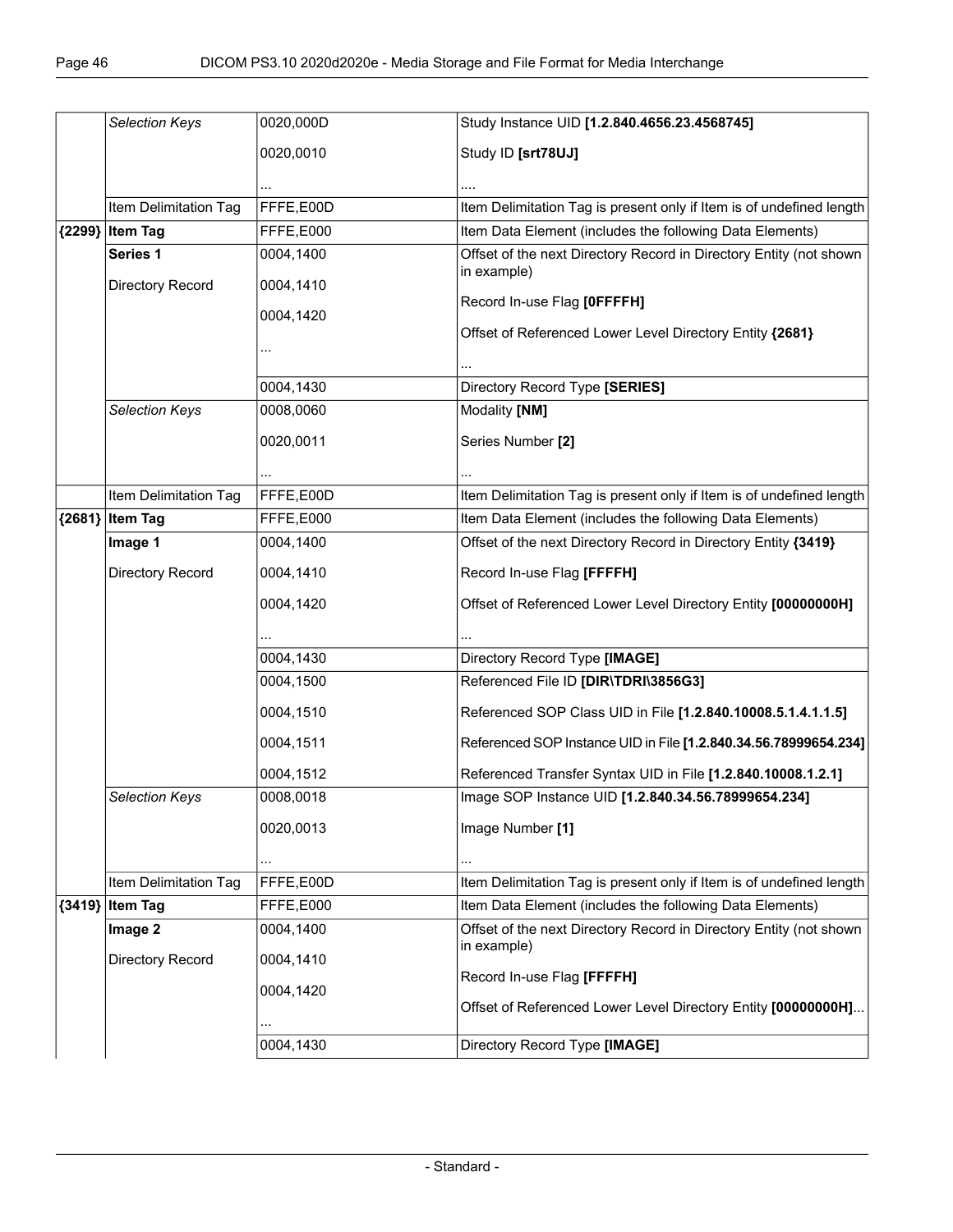|          |                              | 0004,1500 | Referenced File ID [DIR\TDRI\3856G7]                                                                                                                               |
|----------|------------------------------|-----------|--------------------------------------------------------------------------------------------------------------------------------------------------------------------|
|          |                              | 0004,1510 | Referenced SOP Class UID in File [1.2.840.10008.5.1.4.1.1.5]                                                                                                       |
|          |                              | 0004,1511 | Referenced SOP Instance UID in File [1.2.840.34.56.78999654.235]                                                                                                   |
|          |                              | 0004.1512 | Referenced Transfer Syntax UID in File [1.2.840.10008.1.2.2]                                                                                                       |
|          | <b>Selection Keys</b>        | 0008,0018 | Image SOP Instance UID [1.2.840.34.56.78999654.235]                                                                                                                |
|          |                              | 0020,0013 | Image Number [2]                                                                                                                                                   |
|          |                              |           |                                                                                                                                                                    |
|          | Item Delimitation Tag        | FFFE,E00D | Item Delimitation Tag is present only if Item is of undefined length                                                                                               |
| ${6F18}$ | <b>Item Tag</b>              | FFFE,E000 | Item Data Element (includes the following Data Elements)                                                                                                           |
|          | <b>Patient C</b>             | 0004.1400 | Offset of the next Directory Record in Directory Entity {00000000H}                                                                                                |
|          | Directory Record             | 0004,1410 | Record In-use Flag [FFFFH]                                                                                                                                         |
|          |                              | 0004,1430 | Directory Record Type [PATIENT]                                                                                                                                    |
|          |                              |           |                                                                                                                                                                    |
|          | <b>Selection Keys</b>        | 0010,0010 | Patient Name [Patient C]                                                                                                                                           |
|          |                              | 0010.0020 | Patient ID [523-61-8765]                                                                                                                                           |
|          |                              | .         | .                                                                                                                                                                  |
|          | Item Delimitation Tag        | FFFE,E00D | Item Delimitation Tag is present only if Item is of undefined length                                                                                               |
|          | Sequence Delimitation<br>Tag | FFFE,E0DD | Used only if the Directory Record Sequence (0004,1220) is of<br>undefined length to delimit the end of the Value of the Directory<br>Record Sequence Data Element. |

## <span id="page-46-0"></span>**A.2 Example of DICOMDIR File Content With Multiple Referenced Files**

This section was previously defined in DICOM. It is now retired. See PS3.3-1998.